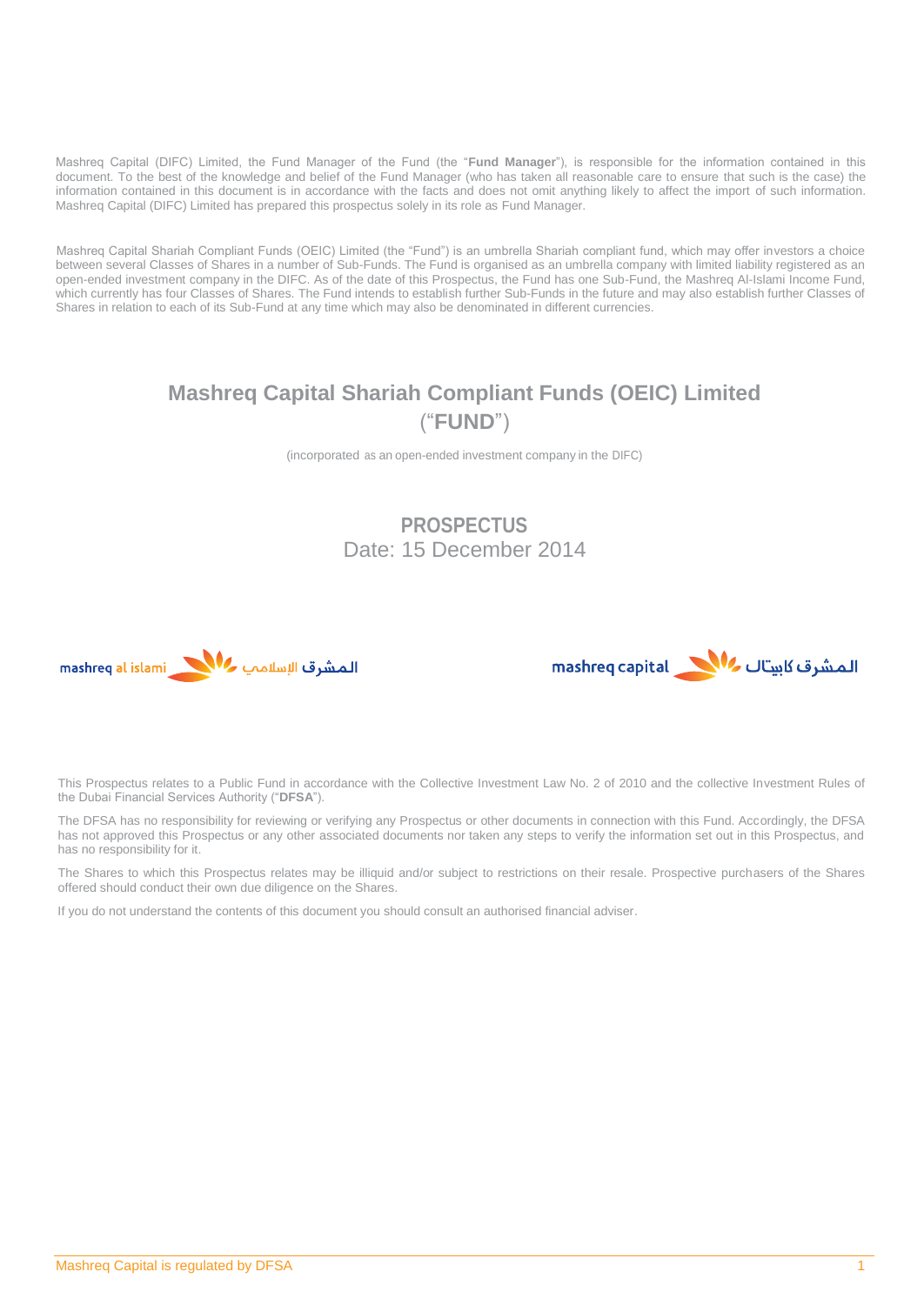



# Table of Contents

|    | <b>IMPORTANT INFORMATION</b>                                |    |
|----|-------------------------------------------------------------|----|
|    | 2. DEFINITIONS OF CAPITALISED TERMS USED IN THIS PROSPECTUS |    |
|    | 3. FUND STRUCTURE                                           | 5  |
|    | 4. FUND MANAGEMENT                                          | 6  |
| 5. | DIRECTORS AND INVESTMENT OVERSIGHT COMMITTEE                |    |
|    | 6. FEES AND CHARGES                                         | 10 |
|    | 7. SUBSCRIPTION FOR SHARES                                  |    |
|    | 8. REDEMPTION OF SHARES                                     | 12 |
|    | 9. GENERAL                                                  |    |
|    | 10. INVESTMENT CONSIDERATIONS                               |    |
|    | 11. FUND DIRECTORY                                          | 20 |
|    | 12. ANNEX 1                                                 |    |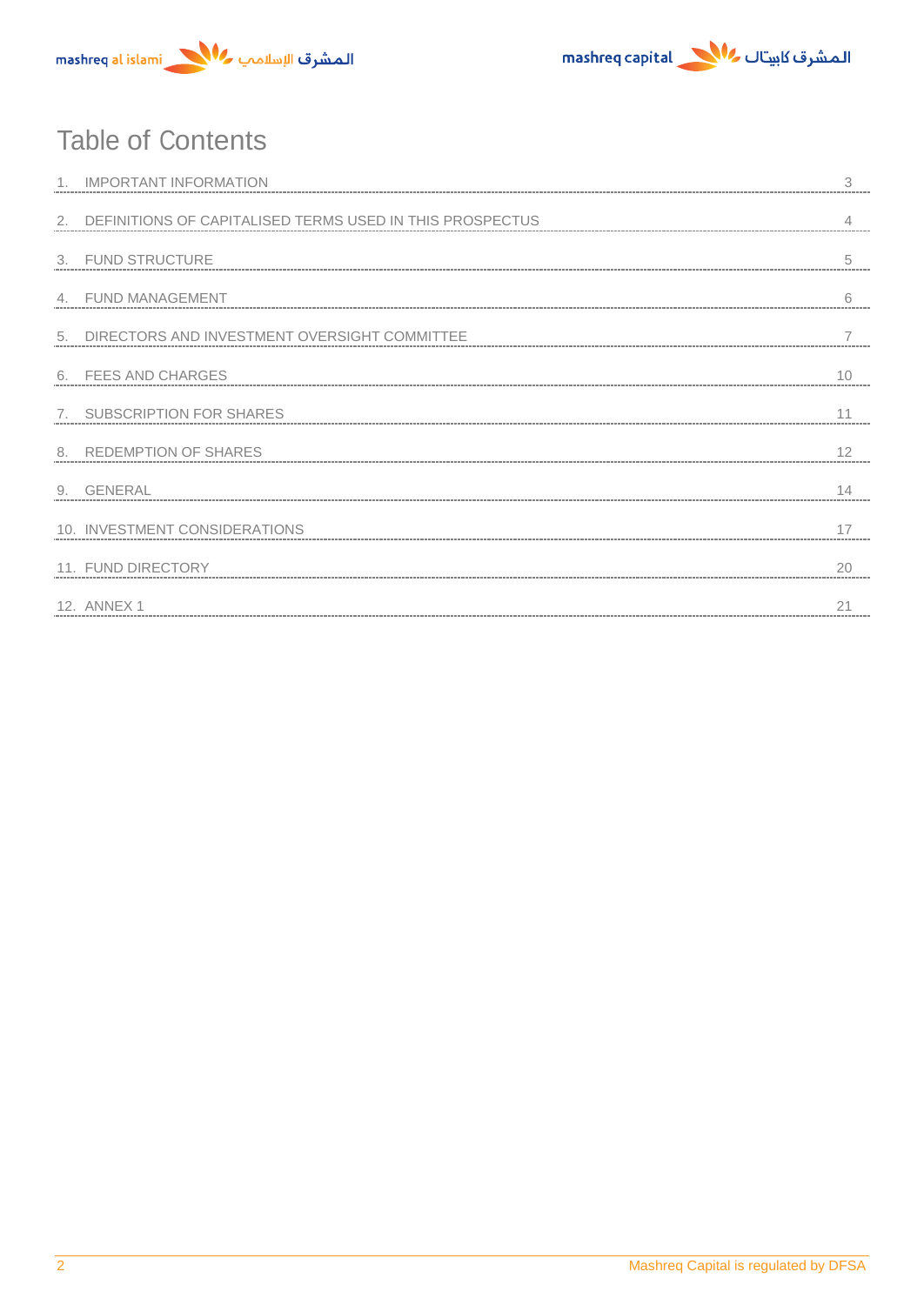## <span id="page-2-0"></span>**Reliance on Prospectus**

The Shares are offered solely on the basis of the information and representations contained in this Prospectus and any further information given or representations made by any person may not be relied upon as having been authorised by the Fund or the Fund Manager. This Prospectus is valid as of the date shown on the front page hereof. However, neither the delivery of this Prospectus nor the issue of Shares shall under any circumstances create any implication that there has been no change in the affairs of the Fund since the date hereof. In accordance with the DFSA Rules, this Prospectus will expire on 14 December 2015 at which date the Fund Manager intends to replace this with an updated version. No Shares in the Fund will be issued on the basis of this Prospectus after such expiry date.

The information contained in this Prospectus will be supplemented by the financial statements and further information contained in the latest annual and semi-annual reports of the Fund and/or the Sub-Funds, copies of which may be obtained free of charge from the Registered Office of the Fund which is located at the offices of the Fund Manager.

## **Restrictions on Distribution, Promotion and Subscription**

The distribution of this Prospectus and the offering of Shares in certain jurisdictions may be restricted and accordingly persons into whose possession this Prospectus may come are required by the Fund to inform themselves of, and to observe, any such restrictions.

This Prospectus does not constitute an offer or solicitation to any person in any jurisdiction in which such offer or solicitation is not authorised or to any person to whom it would be unlawful to make such offer or solicitation.

It is the responsibility of any person or persons in possession of this Prospectus and wishing to make application for Shares to inform themselves of, and to observe, all applicable laws and regulations of any relevant jurisdiction. Prospective applicants for Shares should inform themselves as to all legal requirements also applying and any applicable exchange control regulations and applicable taxes in the countries of their respective citizenship, residence or domicile.

## **Investment Considerations**

Investment in the Fund carries substantial risk. There can be no assurance that the Fund's investment objective in each of its Sub-Funds will be achieved and investment results may vary substantially over time. Investment in any of the Fund's Sub-Funds is not intended to be a complete investment programme for any investor. Prospective investors should carefully consider whether an investment in Shares is suitable for them in light of their circumstances and financial resources (see further under "Investment Considerations" below).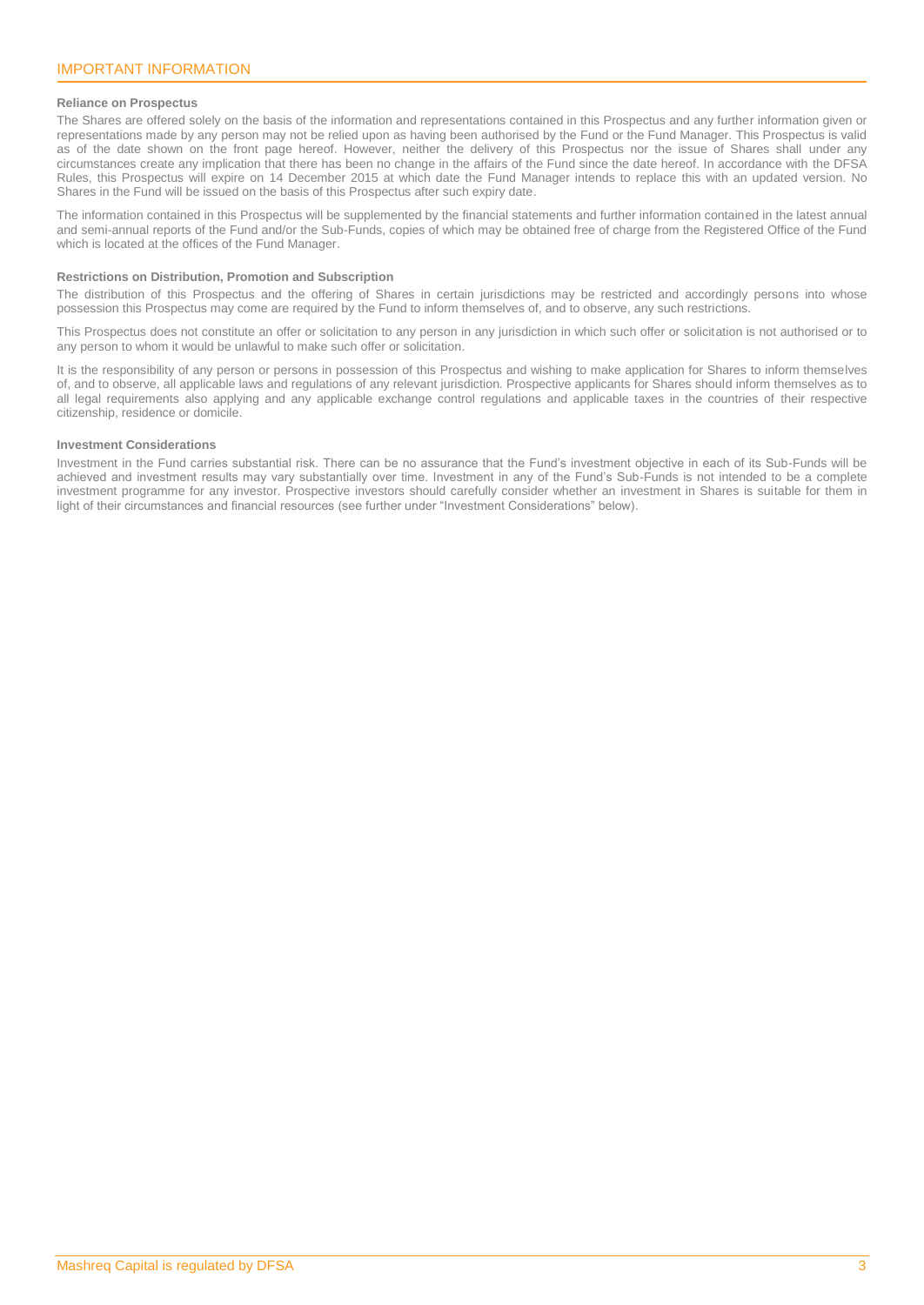## <span id="page-3-0"></span>DEFINITIONS OF CAPITALISED TERMS USED IN THIS PROSPECTUS

Capitalised terms not otherwise defined in this Prospectus shall have the meanings ascribed to them in the Law or the CIR Rules.

| Annex                             | An Annex to this Prospectus containing information with respect to a particular Sub-Fund.                                                                                                                                                                      |
|-----------------------------------|----------------------------------------------------------------------------------------------------------------------------------------------------------------------------------------------------------------------------------------------------------------|
|                                   |                                                                                                                                                                                                                                                                |
| Articles of Association           | The articles of association of the Fund (as amended or replaced from time to time) and which constitute<br>the constitution of the Fund as required under the Law and the CIR Rules.                                                                           |
| <b>Board</b>                      | The board of Directors of the Fund.                                                                                                                                                                                                                            |
| <b>Business Day</b>               | A day on which banks are open for general banking business in the DIFC and, in relation to a particular<br>Sub-Fund, such other place or places as may be specified in the relevant Annex.                                                                     |
| <b>CIR Rules</b>                  | The Collective Investment Rules (CIR) of the DFSA.                                                                                                                                                                                                             |
| Class                             | A separate class of Shares in a Sub-Fund, which includes any sub-class of a Class of Shares.                                                                                                                                                                   |
| Custodian                         | Branches of Deutsche Bank AG, worldwide, as Eligible Custodian, and includes any successor or<br>replacement Eligible Custodian.                                                                                                                               |
| Custodian Agreement               | The agreement dated 9 June 2008 between the Fund Manager and the Custodian relating to the<br>custody/safekeeping of the assets of each Sub-Fund (as amended or replaced from time to time).                                                                   |
| Dealing Day                       | Each Business Day                                                                                                                                                                                                                                              |
| Delegation Agreement              | The agreement dated 9 June 2008 between the Fund Manager and the Fund Administrator, Registrar and<br>Transfer Agent relating, amongst other things, to the administration of each Sub-Fund (as supplemented,<br>amended or replaced from time to time).       |
| Deutsche Bank                     | In the case of the Fund Administrator, Registrar and Transfer Agent, Deutsche Bank AG, Dubai (DIFC)<br>Branch and in the case of the Custodian, branches of Deutsche Bank AG, worldwide.                                                                       |
| <b>DFSA</b>                       | The Dubai Financial Services Authority and includes any successor or replacement agency or authority.                                                                                                                                                          |
| <b>DIFC</b>                       | The Dubai International Financial Centre.                                                                                                                                                                                                                      |
| <b>Dilution Levy</b>              | Any dilution levy charged in accordance with the provisions set out under "Dilution Levy" below.                                                                                                                                                               |
| <b>Directors</b>                  | The directors of the Fund (one of which will always be the Fund Manager) and includes any successor or<br>replacement directors.                                                                                                                               |
| Eligible Custodian                | An Eligible Custodian as prescribed in the CIR Rules.                                                                                                                                                                                                          |
| Fees                              | The subscription, distribution, management, performance, administration, registration and transfer agency,<br>custodian and/or other fees payable in respect of each Sub-Fund as set out in this Prospectus and the<br>relevant Annex.                         |
| <b>Financial Year</b>             | The financial year of the Fund will end on 31 December of each year.                                                                                                                                                                                           |
| Fund                              | Mashreg Capital Shariah Compliant Funds (OEIC) Limited.                                                                                                                                                                                                        |
| <b>Fund Administrator</b>         | Deutsche Bank and includes any successor or replacement fund administrator.                                                                                                                                                                                    |
| Fund Manager                      | Mashreg and includes any successor or replacement Fund Manager of the Fund.                                                                                                                                                                                    |
| High Water Mark                   | The high water mark is a minimum amount of Net Asset Value per Share under which no dividend will be<br>distributed in respect of Shares if provided for in and as further detailed in the relevant Annex for a specific<br>Sub-Fund.                          |
| Initial Closing Date              | The last day of the Initial Offer Period.                                                                                                                                                                                                                      |
| Initial Offer Period              | The period determined by the Fund Manager during which Shares are offered for subscription at a fixed<br>price as specified in the relevant Annex.                                                                                                             |
| Initial Issue Date                | The first Business Day following the Initial Closing Date.                                                                                                                                                                                                     |
| <b>Investment Manager</b>         | Mashreg and includes any successor or replacement investment manager of the Fund.                                                                                                                                                                              |
| Investment Objective and Policies | The investment objective and policies of each Sub-Fund set out in the relevant Annex.                                                                                                                                                                          |
| Investment Oversight Committee    | The panel or board appointed to oversee and supervise the Fund Manager as required under the Law and<br>the CIR Rules.                                                                                                                                         |
| <b>Issue Date</b>                 | The Business Day following the Initial Closing Date and thereafter the Business Day following each<br>Subscription Date.                                                                                                                                       |
| Law                               | The Collective Investment Law No. 2 of 2010.                                                                                                                                                                                                                   |
| Management Agreement              | The agreement dated 1 June 2008 between the Fund Manager and the Investment Manager, relating to<br>the management of each Sub-Fund (as amended or replaced from time to time).                                                                                |
| Mashreg                           | Mashreq Capital (DIFC) Limited.                                                                                                                                                                                                                                |
| Mashreg Al-Islami Income Fund     | The Sub-Fund represented by the Class "B" Shares, Class "C" Shares, Class "D" Shares and Class "BS"<br>Shares of the Fund being one of the first Sub-Funds of the Fund offered to investors on the terms set out in<br>this Prospectus and the relevant Annex. |
| Minimum Initial Fund Size         | The minimum initial fund size for each Sub-Fund set out in the relevant Annex.                                                                                                                                                                                 |
| Net Asset Value per Class         | The net asset value of a Sub-Fund per Class, being, on any date, the Net Asset Value per Share of such<br>Sub-Fund multiplied by the number of Shares outstanding in the relevant Class on that date.                                                          |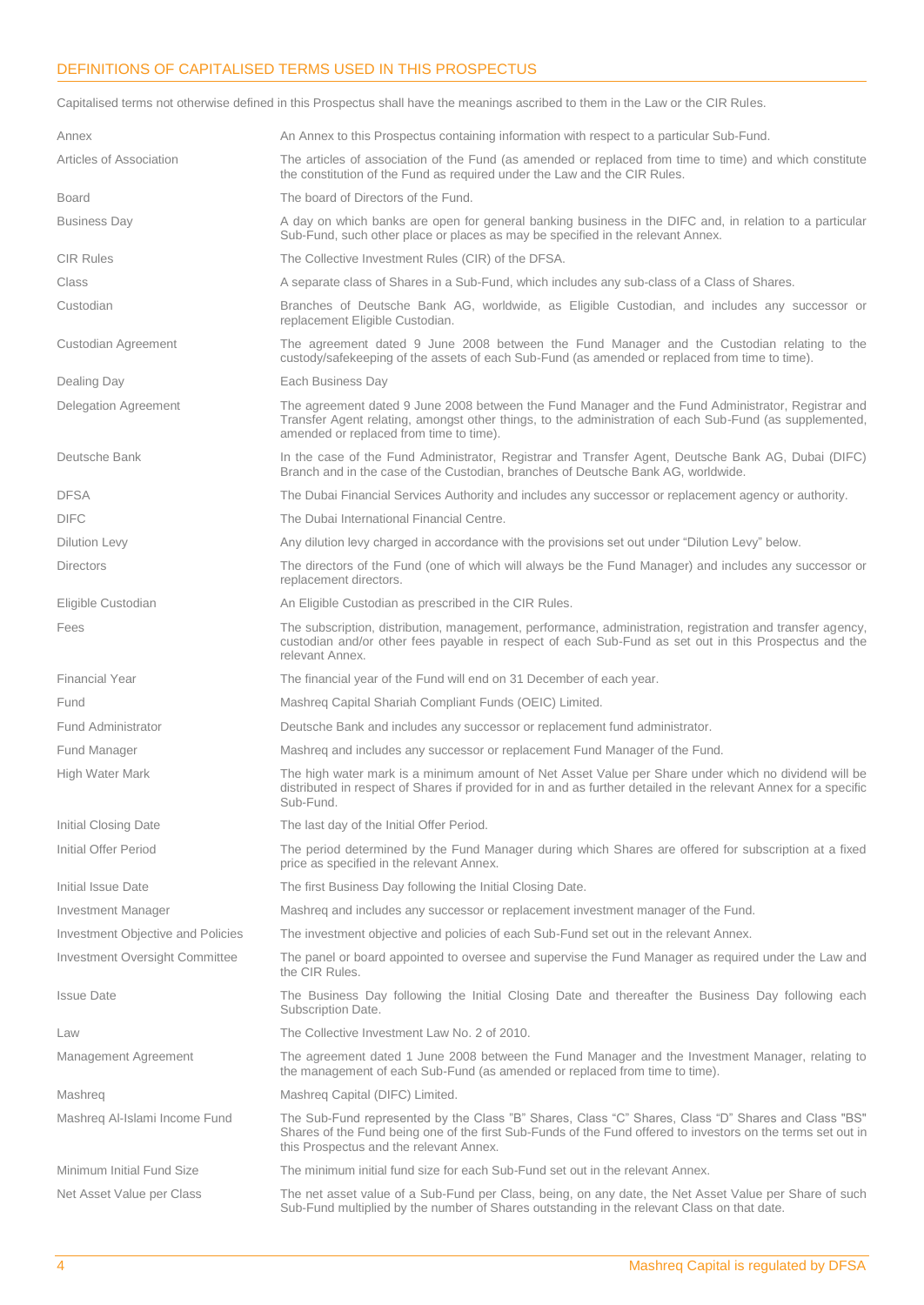| Net Asset Value per Share            | The net asset value of a Sub-Fund and Class per Share, being, on any date, the Net Asset Value of such<br>Sub-Fund and Class divided by the number of Shares outstanding for that Sub-Fund and Class on that<br>date.                                                                                                                                                                                                                                                 |
|--------------------------------------|-----------------------------------------------------------------------------------------------------------------------------------------------------------------------------------------------------------------------------------------------------------------------------------------------------------------------------------------------------------------------------------------------------------------------------------------------------------------------|
| <b>Net Asset Value</b>               | The net asset value of a Sub-Fund determined in accordance with the provisions set out under "Net Asset<br>Value" below.                                                                                                                                                                                                                                                                                                                                              |
| <b>Ordinary Resolution</b>           | A resolution of a duly constituted general meeting of a Class or Classes of the Fund's Shareholders<br>passed by a simple majority of the votes cast on behalf of the Shares entitled to vote through or on behalf<br>of the relevant Class or Classes of Shareholders present in person or by proxy and voting at the meeting. It<br>includes any unanimous written resolution of the holders of Shares entitled to vote, expressed to be an<br>ordinary resolution. |
| Prospectus                           | This prospectus setting out the terms of the Fund together with each Annex.                                                                                                                                                                                                                                                                                                                                                                                           |
| Record Date                          | Record date means the date determined by the Directors on which a Shareholder must own Shares in<br>order to be entitled to a dividend.                                                                                                                                                                                                                                                                                                                               |
| <b>Redemption Date</b>               | The redemption date for Shares in a particular Sub-Fund as specified in the relevant Annex.                                                                                                                                                                                                                                                                                                                                                                           |
| <b>Redemption Price</b>              | The Net Asset Value per Share minus any Dilution Levy specified in the relevant Annex.                                                                                                                                                                                                                                                                                                                                                                                |
| <b>Redemption Request</b>            | A request by a Shareholder to redeem some or all of its Shares in a Sub-Fund.                                                                                                                                                                                                                                                                                                                                                                                         |
| <b>Registered Office</b>             | Al Fattan Currency House, Tower 2, Office number 203, DIFC, PO Box 1250, Dubai, UAE                                                                                                                                                                                                                                                                                                                                                                                   |
| Registrar and Transfer Agent         | Deutsche Bank and includes any successor or replacement registrar and transfer agent.                                                                                                                                                                                                                                                                                                                                                                                 |
| <b>Rules</b>                         | The rules of the DIFC and of the DFSA.                                                                                                                                                                                                                                                                                                                                                                                                                                |
| Shareholder                          | A holder of a Share.                                                                                                                                                                                                                                                                                                                                                                                                                                                  |
| Shareholder Register                 | The register of Shareholders maintained by the Registrar and Transfer Agent in relation to each Sub-Fund<br>at its registered office in the DIFC.                                                                                                                                                                                                                                                                                                                     |
| Share                                | A registered share in the Fund.                                                                                                                                                                                                                                                                                                                                                                                                                                       |
| Shariah                              | Islamic Shariah laws and principles.                                                                                                                                                                                                                                                                                                                                                                                                                                  |
| Shariah Supervisory Board            | The Shariah supervisory board appointed in relation to each Sub-Fund as required under the Law and the<br>CIR Rules and as specified in the relevant Annex.                                                                                                                                                                                                                                                                                                           |
| Special Resolution                   | A resolution in respect of which notice of intention to propose the resolution has been given, and that has<br>been passed by the positive vote of a Class or Classes of Shareholders holding at least 75% of the Shares<br>entitled to vote on the resolution.                                                                                                                                                                                                       |
| Sub-Fund                             | A separate sub-fund of the Fund established and maintained in respect of a Class of Shares of the<br>Fund to which the assets and liabilities and income and expenditure attributed or allocated to such Sub-<br>Fund will be applied or charged.                                                                                                                                                                                                                     |
| Sub-Fund Property                    | The assets of the relevant Sub-Fund.                                                                                                                                                                                                                                                                                                                                                                                                                                  |
| Subscriber                           | A potential investor in a Sub-Fund who has submitted a subscription agreement but to whom Shares have<br>not been issued.                                                                                                                                                                                                                                                                                                                                             |
| <b>Subscription Account</b>          | A non-interest bearing account with the Custodian to which the investment amounts of Subscribers will be<br>deposited pending the relevant Issue Date.                                                                                                                                                                                                                                                                                                                |
| <b>Subscription Date</b>             | The subscription date for Shares in a particular Sub-Fund as specified in the relevant Annex.                                                                                                                                                                                                                                                                                                                                                                         |
| <b>Subscription Price</b>            | The Net Asset Value per Share plus any subscription fee specified in the relevant Annex.                                                                                                                                                                                                                                                                                                                                                                              |
| <b>USD and United States Dollars</b> | The currency of the United States of America.                                                                                                                                                                                                                                                                                                                                                                                                                         |
| <b>Valuation Date</b>                | The valuation date for Shares in a particular Sub-Fund as specified in the relevant Annex.                                                                                                                                                                                                                                                                                                                                                                            |
|                                      |                                                                                                                                                                                                                                                                                                                                                                                                                                                                       |

## <span id="page-4-0"></span>FUND STRUCTURE

#### **The Fund**

The Fund is a DFSA Public Domestic Fund (as defined in the Rules) and was registered with the DFSA on 24 July 2008. The Fund effectively commenced operations as of 1st May 2009.

The Fund is constituted as an open-ended investment company established in the DIFC on 24 July 2008 under the DIFC Companies Law 2006 (which has now been replaced by the DIFC Companies Law No. 2 of 2009) The Articles of Association of the Fund are governed by the laws of the DIFC. The Fund is organised as an umbrella fund and each Sub-Fund created by the Fund comprises or will comprise a separate Sub-Fund in the Fund. The Fund is not constituted as a Protected Cell Company in accordance with the provisions of the Regulations made under the DIFC Companies Law. Therefore, in case the Fund is unable to meet liabilities attributable to any particular Sub-Fund out of the assets attributable to that particular Sub-Fund, the remaining liabilities may have to be met out of the assets attributable to other Sub-Funds (the Sub-Funds are not ringfenced). Each Sub-Fund will, in turn, be sub-divided into one or more separate Classes. As of the date of this Prospectus, the Fund has one Sub-Fund operating, the Mashreq Al-Islami Income Fund, currently comprising the Class "B" Shares, Class "C" Shares, Class "D" Shares and Class "BS" Shares of the Fund. The Fund Manager has the ability within the authorised share capital of the Fund to establish further Sub-Funds and establish further Classes in relation to each of its Sub-Fund. Such further Sub-Funds or Classes may also be denominated in currencies other than the United States Dollar.

The current authorised share capital of the Fund is four million and one hundred United States Dollars (USD 4,000,100) and is divided into:

- a) one Class "A" Share with a par value of One hundred Dollars (USD 100);
- b) 100,000,000 Class "B" Shares with a nominal par value of One Cent (USD 0.01) per Share;
- c) 100,000,000 Class "C" Shares with a nominal par value of one cent (USD 0.01) per Share;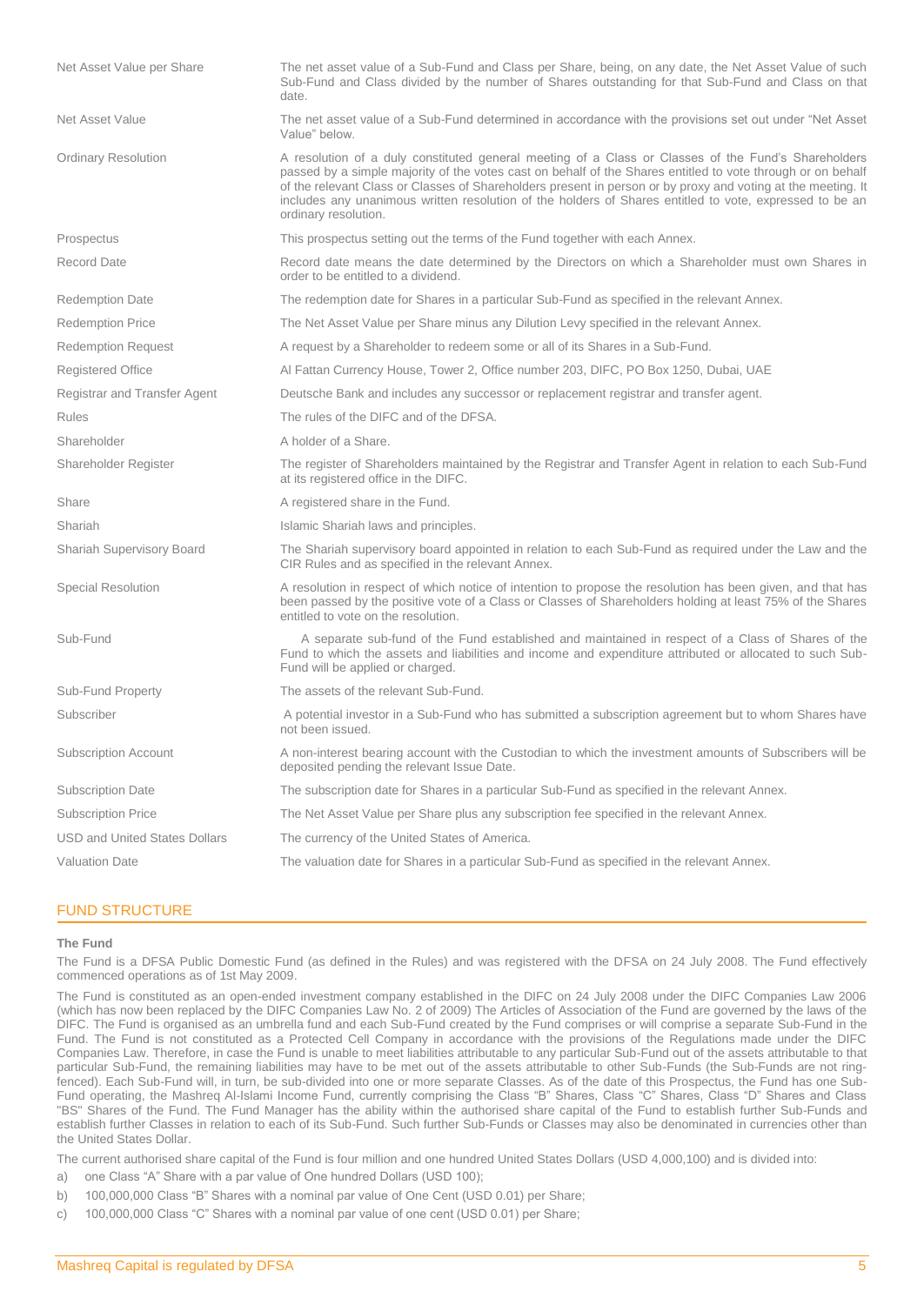- d) 100,000,000 Class "D" Shares with a nominal par value of one cent (USD 0.01) per Share; the Class "D" Share Class has been subdivided into a sub-class "D Income" and a sub-class "D Accumulation"; and
- e) 100,000,000 Class "BS" Shares with a nominal par value of one cent (USD 0.01) per Share.

The Class "A" Share in the Fund is the non-participating non-redeemable founder Share in the Fund. The Class "A" Share has a par value of USD 100 and a subscription price of USD 100, fully paid up. The Class "A" Share is held by the Fund Manager.

The Class "BS" Shares may only be issued to and held by Bank Sohar SAOG and those persons as the Fund Manager in its absolute discretion may decide.

Each Sub-Fund will have its own investment objective and policies and may be subject to different terms and conditions and, amongst other things, may have a different base currency, minimum subscription amount, fee structure or dividend policy. The terms and conditions of each Sub- Fund are specified in the relevant Annex.

The Fund is also an Islamic Fund (as defined in the CIR Rules) and consequently the Fund's entire business operations will be conducted in accordance with Shariah.

No application has been made for the listing of the Fund or any Sub-Fund on any stock exchange but an application for any such listing(s) may be made on (an) exchange(s) in the future at the sole discretion of the Fund Manager.

There are no limits on the number of investors who may invest in the Fund.

## **Investment Objective and Policies**

The investment objective and policies of each Sub-Fund will be set out in the relevant Annex.

## **Duration of the Fund**

The duration of the Fund and each Sub-Fund shall be unlimited and shall continue until terminated in accordance with the provisions of this Prospectus, the Articles of Association and, in relation to a Sub-Fund, the relevant Annex.

## **Subscriptions**

Investors may subscribe for Shares during the relevant Initial Offer Period at the fixed price plus the applicable subscription fee specified in the relevant Annex, and thereafter on each Subscription Date at the relevant Subscription Price upon such number of days' notice or by such time and/ or day as specified in the relevant Annex.

#### **Minimum Subscription and holding**

The minimum initial subscription amount and the minimum ongoing holding amount per Share for each Sub-Fund for each Shareholder are specified in the relevant Annex.

## **Redemptions**

Shares are redeemable at the option of the Shareholder on each Redemption Date upon such number of days' notice or by such time and/or day as specified in the relevant Annex. Shares will be redeemed at the relevant Redemption Price. The Fund Manager may decide that no redemptions will be accepted before the end of a minimum holding period, if any, specified in the relevant Annex.

## **Dividend Policy**

The Fund's dividend policy may vary for each Sub-Fund and each Class (or sub-class) of Shares, as is set out in the relevant Annex; however the decision to declare a dividend in relation to any Sub-Fund or Class will be made solely by the Board. All Shareholders recorded in the register of the Registrar and Transfer Agent at the end of the Record Date (including the Record Date transactions) shall be eligible for such dividend.

If a dividend is declared by the Fund in relation to any Sub-Fund or Class, it will generally be paid to each eligible Shareholder by electronic transfer (net of the electronic transfer fee) to the account instructed by that Shareholder or, if no account details are held, by cheque mailed to the address shown for that Shareholder in the Shareholders Register, except if provided otherwise in the relevant Annex.

In the event that a dividend is declared and remains unclaimed after a period of twelve months from the date of declaration, such dividend will be automatically forfeited and will be donated to a registered charity approved by the Shariah Supervisory Board.

All income which in the opinion of the Fund Manager, with the Shariah Supervisory Board concurring, is not permissible under Shariah, shall be removed from the relevant Sub-Fund and donated to a registered charity approved by the Shariah Supervisory Board.

## **Taxation**

On the basis of current law and practice, the Fund will not be subject to any income or capital gains tax in the DIFC or the United Arab Emirates. Prospective applicants for Shares should consult their own advisers as to the effect on their own particular tax circumstances of an investment in the Fund.

#### **Limited Liability**

Investors invest in the Fund with limited liability and cannot lose more than the amount of their investment. Shareholders will not be liable to make any further payment after they have paid the price of their Shares and no further liability for the debts of the Fund can be imposed on any Shareholder in respect of the Shares held by them.

## <span id="page-5-0"></span>FUND MANAGEMENT

## Fund Manager & Investment Manager

Mashreq has been appointed as the Fund Manager of the Fund and, with the approval of the DFSA, also acts as the investment manager of the Fund and will act in accordance with:

- a. The Articles of Association
- b. The Prospectus
- c. The Law and the CIR Rules

As Fund Manager, Mashreq is also one of the Directors (see further under "Directors" below).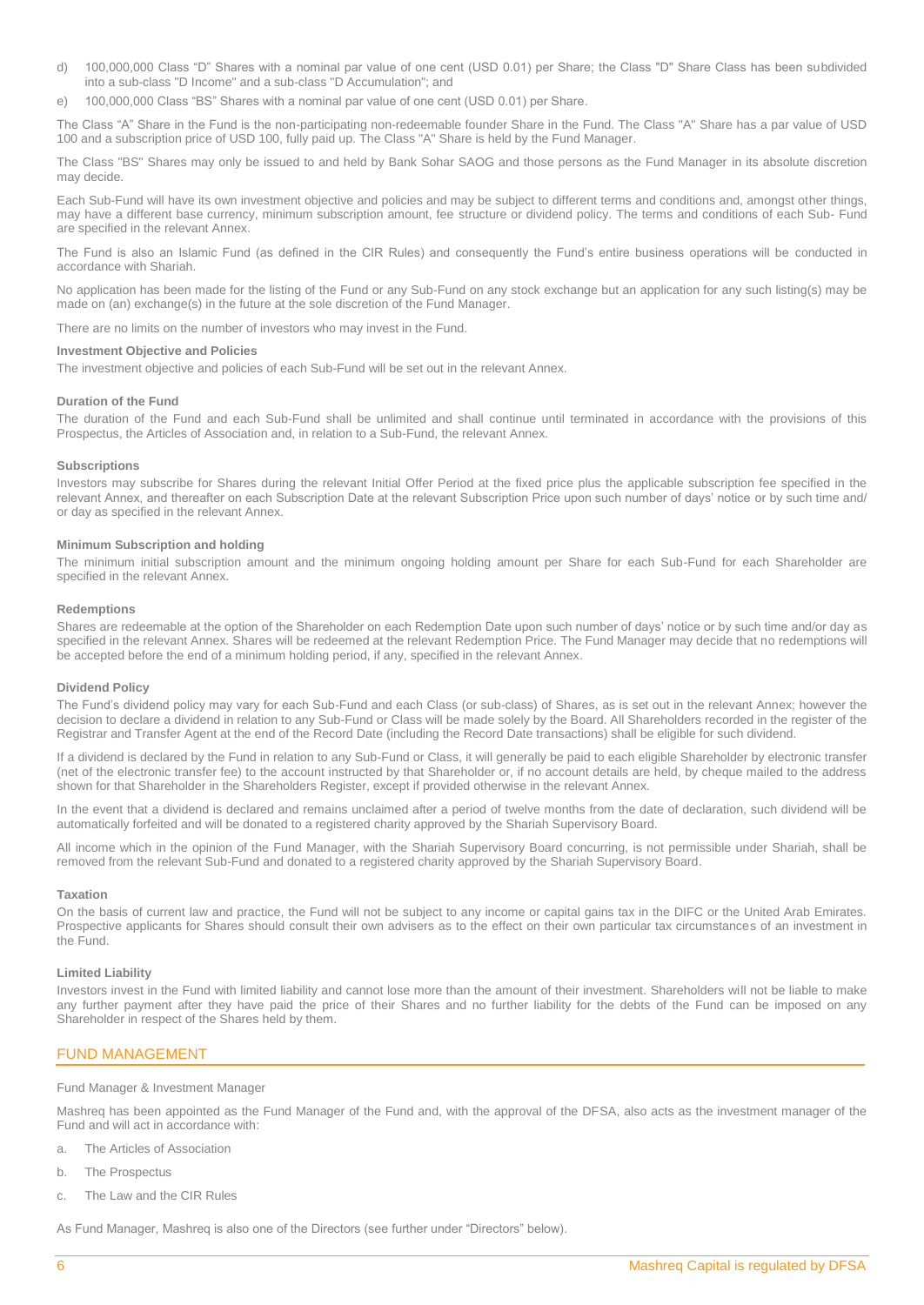Mashreq (which is a wholly owned subsidiary of MashreqBank incorporated in Dubai, UAE) is a limited liability company incorporated in the DIFC on 07 February 2006 and is licensed by the DFSA to undertake the following financial services:

- a. Managing a Collective Investment Fund;
- b. Providing Custody;
- c. Managing Assets;
- d. Providing Fund Administration;
- e. Dealing in Investments as Principal;
- f. Dealing in Investments as Agent;
- g. Arranging Credit or Deals in Investments; and
- h. Advising on Financial Products or Credit.

At the date of this Prospectus, the issued share capital of the Fund Manager is USD 2.5 Million, all of which is paid up.

Mr Abdul Kadir Hussain, the Chief Executive Officer of Mashreq has over Twenty years experience investing and researching investment opportunities in emerging markets. He was formerly a managing director at Credit Suisse and had the responsibility of running a proprietary credit trading book which invested in both developed and emerging markets. He was the number 1 or 2 ranked credit analyst for high yield in Asia from 2001-2003, by Finance Asia magazine and The Asset Magazine.

Further, Mashreq has on its board members of MashreqBank senior management team who actively sit on the boards of various funds that the group operates under the Makaseb umbrella, and hence have extensive experience in monitoring fund management activities.

Details of the Registered Office and directors of Mashreq are available to the public at its office in the DIFC.

## **The Fund Manager must, amongst other things:**

- Carry out such duties and functions in relation to the Fund as are necessary to ensure compliance with the Law and the Rules that impose obligations on an Fund Manager;
- b. Carry out its duty to make, or ensure that, decisions as to the constituents of the Sub-Fund Property are in accordance with the Investment Objective and Policies of such Sub-Fund;
- c. Take all steps and execute all documents to ensure that transactions are properly entered into for the account of the Fund/each Sub-Fund;
- d. Establish and maintain risk management controls and controls to enable it to identify, assess, mitigate, control and monitor risks in relation to the Fund/each Sub-Fund;
- e. Take all reasonable steps and exercise due diligence to ensure that the Sub-Fund Property is valued in accordance with the Law, the CIR Rules and the Articles of Association;
- f. Ensure that any transaction in respect of the Sub-Fund Property undertaken with an Affected Person (as defined in the CIR Rules) is on terms at least as favourable to the Sub-Fund as any comparable arrangement on normal commercial terms negotiated at arm's length with an independent third party and is effected in accordance with the CIR Rules;
- g. Make and retain accounting and other records that are necessary to enable it to comply with the CIR Rules and to demonstrate at any time that such compliance has been achieved.

The Fund Manager is responsible to the Shareholders for the safety of the Sub-Fund Property. The Fund Manager is also responsible for managing the Fund and monitoring its performance on a daily basis.

The Fund Manager is responsible, in compliance with all relevant laws, for all operations concerning the Fund and each Sub-Fund and shall be permitted from time to time to delegate certain activities, or outsource certain functions, in accordance with the CIR Rules; provided that it shall not be permitted to delegate the responsibility for conducting such activities and carrying out such functions.

The Fund will ratify all actions taken by the Fund Manager in accordance with the terms of the Articles of Association and this Prospectus and shall indemnify the Fund Manager, its officers and employees (each an "indemnified party") to the fullest extent permitted by the laws of the DIFC against any liability, actions, proceedings, claims, demands, costs or expenses reasonably incurred or sustained by it in connection with any debt, claim, action, demand, suit, proceeding, judgment, decree, liability or obligation of any kind in which it becomes involved as a party or otherwise, by virtue of its being or having been the Fund Manager, an officer or employee of the Fund except where such debt, claim, action, demand, suit, proceeding, judgment, decree, liability or obligation arises as a result of any fraud, negligence or wilful default on the part of the relevant indemnified party. Subject to any provision of the laws of the DIFC to the contrary, no indemnified party shall be liable for any damage, loss, costs or expenses to or of the Fund at any time unless caused by the indemnified party's fraud, negligence or wilful default.

Subject always to the provisions of the Law and the Rules, the Fund Manager may be removed or may resign pursuant to the provisions of the Articles of Association.

## <span id="page-6-0"></span>DIRECTORS AND INVESTMENT OVERSIGHT COMMITTEE

The Fund has appointed one executive Director and two independent non-executive Directors. The executive Director of the Fund is the Fund Manager (see further under "Fund Manager" above).

The independent non-executive Directors of the Fund are:

## **Denis Sabourin**

Mr Sabourin has over 22 years experience in the marketing of financial products to premier global securities firms and investors. He is currently Managing Director of Lion Capital, Dubai. He joined Mashreq Capital (DIFC) Ltd as an Independent Director in April 2008 and he brings superior leadership and management skills oriented towards customer satisfaction in the field of asset management. Mr Sabourin holds a B.Sc & Msc in Economics from the University of Montreal, Canada and an MBA from INSEAD business school in France.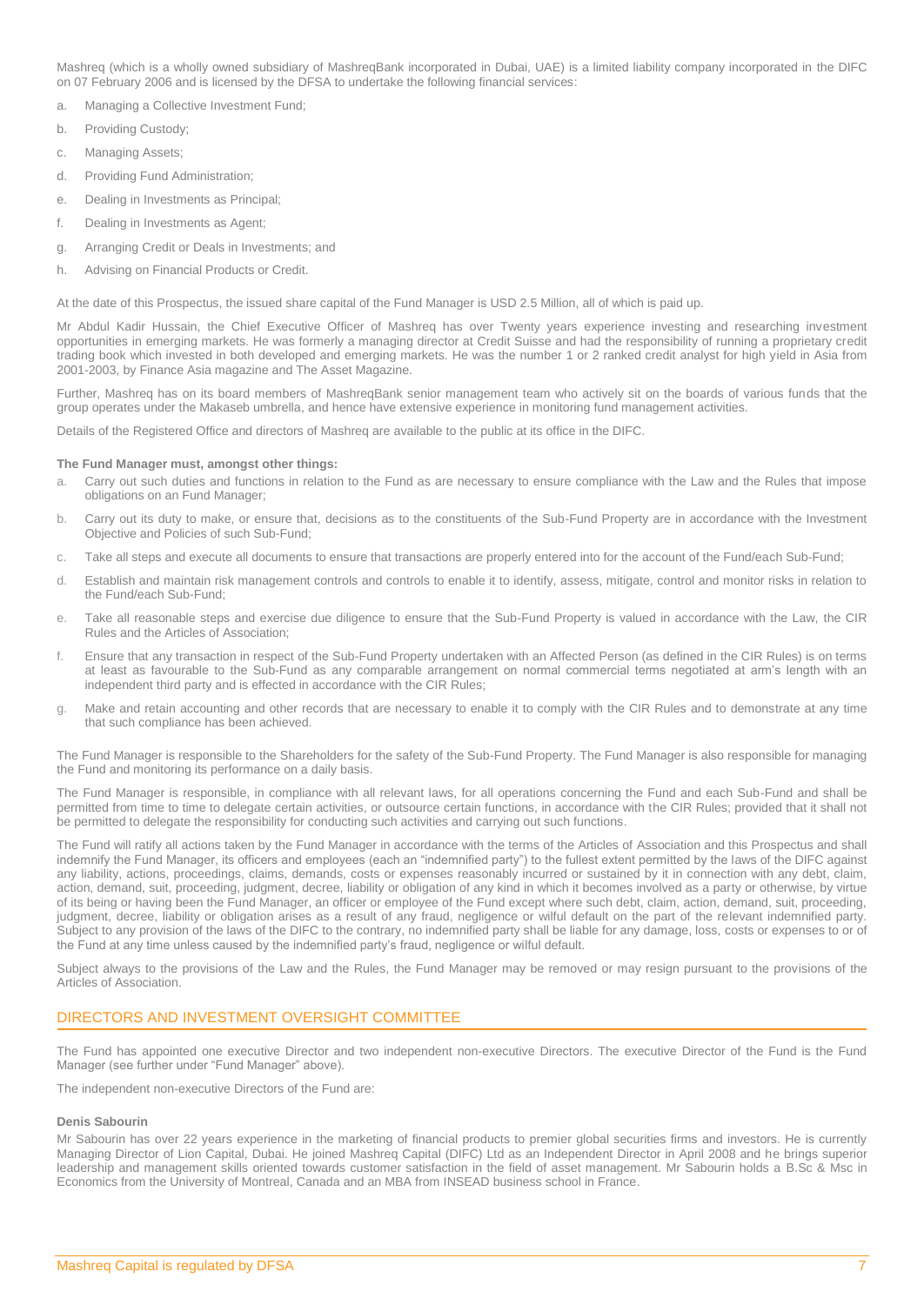## **Shehzad Waheed**

Mr Waheed has over 18 years experience in management, corporate finance and corporate accounting. He is currently the Chief Financial Officer of the Dubai Mercantile Exchange. Mr Waheed has worked throughout the GCC and will bring a level of financial expertise to the Mashreq Capital Shariah Compliant Funds (OEIC) Limited. Mr Waheed is a CFA charter holder and holds a B.A Hons degree in Economics from the University of California, Los Angeles.

In accordance with the CIR regulations of DFSA, an 'Investment Oversight Committee' comprising of three individuals has been appointed by the Fund Manager who shall supervise the activities of the Fund Manager in accordance with the Law and the CIR Rules. This committee comprises of the following persons who are authorized by the DFSA.

## **Sharon Ditchburn**

Ms Ditchburn is a Certified Practicing Accountant, Chartered Secretary, and holds legal qualifications from Australia, as well as an MBA specializing in Corporate Governance, Entrepreneurship and Strategy. Sharon has wide ranging experience at Senior Management and Director level on a variety of public and private companies in Australia and the UAE. Overall, her experience ranges across advisory and management of compliance and corporate governance programs, mergers and acquisitions to investor relations programs.

## **Arzu Atakli Williams**

Arzu Atakli Williams is a qualified Lawyer with several years of experience specializing in Company Law, Banking & Finance. She joined Capital Advantage Consultants in 2010 and since then she has had substantial experience and training in AML/CFT. Her experience and knowledge includes Compliance & AML support to the DFSA regulated Category 3 and 4 Firms. Mrs Williams also has extensive experience in leading large multinational firms in complying with regulatory requirements as well as business risks and controls and assisting clients with regulatory requirements and managing/drafting all corporate documents and relevant agreements as well as preparing due diligence."

## **Lotte Nielsen**

Mrs Lotte has more than 20 years of experience in the fields of financial services, legal services, compliance, AML, corporate governance, company secretarial, tax auditing and internal control. She is a dedicated professional with a proven track record in compliance, corporate governance, money laundering, anti-bribery, corruption and fraud systems, controls and practices. She has built technical capacity within compliance, risk and governance and undertaken support, guidance, implementation and training in the Middle East mainly to financial services firms, but also to nonfinancial industries.

The Investment Oversight Committee must:

- a. monitor whether the Fund Manager:
	- is managing the Fund in accordance with the Articles of Association and the most recent Prospectus, including in particular, any investment and borrowing limitations, requirements relating to the valuation of Fund Property and any other requirements or restrictions imposed on the Fund under the Law or the CIR Rules; and
	- ii. is complying with any terms and conditions on the Fund Manager's DFSA licence, particularly with respect to the management of the Fund.
- b. assess whether the Fund Manager's systems and controls, particularly those relating to risk management and compliance, operate as intended and remain adequate;
- c. report to the Fund Manager on its findings, including any actual or potential breaches or inadequacies in relation to the matters specified in (a) and (b), as soon as such breaches or inadequacies are identified or suspected; and
- d. report to the DFSA if:
	- i. the Fund Manager has failed, or is reasonably likely to fail, to take appropriate action to rectify or remedy a matter reported to it within 30 days of that matter being so reported; and
	- ii. the Investment Oversight Committee believes on reasonable grounds that the matter has had, or is likely to have, a materially adverse impact on the interests of the Shareholders.

The Investment Oversight Committee must furthermore, amongst other things:

- a. Carry out such duties and functions in relation to the Fund as are necessary to ensure compliance with the Law and the CIR Rules that impose obligations on an Investment Oversight Committee.
- b. Ensure (on a continuing basis) proper management of the Fund by the Fund Manager in accordance with CIR Rules relating to single pricing and dealing, income, investment, borrowing and reporting.
- c. Ensure (on a continuing basis) that (i) the fund property is being used or invested by the Fund Manager in accordance with CIR rules covering investment & borrowing; and (ii) the Fund Manager is taking steps to ensure compliance with CIR Rules covering investment and borrowing with reference to the interest of Shareholders in the Fund.
- d. Report to the Fund Manager on the appropriateness and effectiveness of the systems and controls agreed for the oversight function, at least quarterly, in a meeting of the Board, unless circumstances require more frequent meetings.
- e. Prepare a report for the Shareholders each year, to be included in the annual report. Such report must contain:
	- i. A description of Investment Oversight Committee's oversight duties.
	- ii. A statement as to whether or not the issue, sale, redemption, cancellation, calculation of the price of Shares and the application of the Fund's income have been carried out in accordance with the CIR Rules and this Prospectus.
	- iii. A statement as to whether or not the investment and borrowing powers and other restrictions applicable to the Fund have been exceeded.

The Fund will ratify all actions taken by the independent non-executive directors and/or Investment Oversight Committee members in accordance with the terms of the Articles of Association and this Prospectus and shall indemnify the independent non-executive directors and/or Investment Oversight Committee members (each an "indemnified party") to the fullest extent permitted by the laws of the DIFC against any liability, actions, proceedings, claims, demands, costs or expenses reasonably incurred or sustained by it in connection with any debt, claim, action, demand, suit, proceeding, judgment, decree, liability or obligation of any kind in which it becomes involved as a party or otherwise, by virtue of its being or having been an independent non-executive director of the Fund and/or Investment Oversight Committee members except where such debt, claim, action, demand, suit, proceeding, judgment, decree, liability or obligation arises as a result of any fraud, negligence or wilful default on the part of the relevant indemnified party. Subject to any provision of the of the laws of the DIFC to the contrary, no indemnified party shall be liable for any damage, loss, costs or expenses to or of the Fund at any time unless caused by the indemnified party's fraud, negligence or wilful default.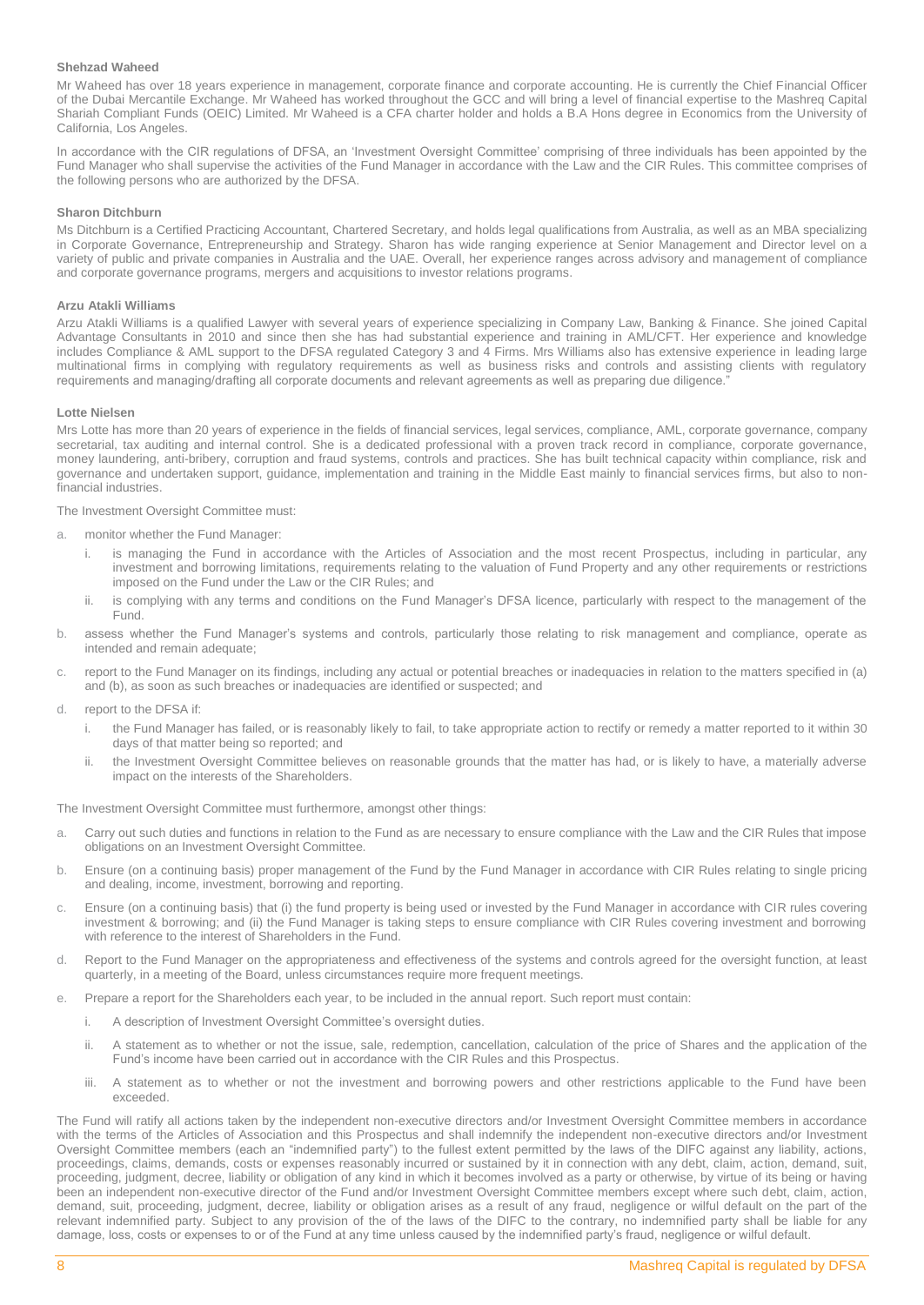Subject always to the provisions of the Law and the Rules, the independent non-executive directors and/or Investment Oversight Committee members may be removed or may resign pursuant to the provisions of the Articles of Association.

## FUND ADMINISTRATOR, REGISTRAR AND TRANSFER AGENT

Deutsche Bank has, with the approval of the DFSA, been appointed as the Fund Administrator of the Fund pursuant to the Delegation Agreement. The Fund Administrator is responsible for the general administration of the Fund, which includes amongst other things, arranging calculation of asset valuations and fees, and administration of uninvested cash. The Fund Administrator has undertaken to comply with all applicable CIR Rules whilst carrying out its duties.

The Fund Administrator is entitled to be indemnified against all actions, proceedings, claims, demands, costs, expenses whatsoever (other than those resulting from the fraud, negligence, wilful default or bad faith of the Fund Administrator) which may be made against or incurred by the Fund Administrator arising out of, or in performing, its obligations or duties.

The Fund Administrator is under no duty to supervise compliance with the investment objectives, policy, investment restrictions, borrowing restrictions or operating guidelines in relation to the Fund and will not participate in transactions and activities.

Deutsche Bank has also been appointed as the Registrar and Transfer Agent of the Fund pursuant to the Delegation Agreement.

The Registrar and Transfer Agent will be responsible for the keeping of each Shareholder Register. In order to comply with DIFC laws and regulations, the Registrar and Transfer Agent shall maintain the principal of each Shareholder Register at its office in the DIFC.

The Fund Manager will monitor the Fund Administrator's performance on an ongoing basis in accordance with the Law and the CIR Rules.

The Delegation Agreement entered into with the Fund Administrator, Registrar and Transfer Agent, to the extent permitted by the laws of the DIFC, provides, amongst other things, for the following:

- i. The Fund Administrator, Registrar and Transfer Agent shall not incur liability by refusing in good faith to perform any duty or obligation in the Delegation Agreement which in its reasonable judgment is improper or unauthorised and in performing its duties and obligations pursuant to the Delegation Agreement it shall not be required at any time to do or procure the doing of anything contrary to or in breach of or which constitutes any offense against any applicable law or regulation then in force.
- The Fund Administrator, Registrar and Transfer Agent shall not, in the absence of fraud, negligence, wilful default or bad faith on the part of the Fund Administrator, Registrar and Transfer Agent or its servants be liable to the Fund Manager or to the Fund for any act or omission in the course of or in connection with the services rendered by it under the Delegation Agreement or for any loss or damage which the Fund Manager or the Fund may sustain or suffer as the result or in the course of the discharge by Fund Administrator, Registrar and Transfer Agent or its servants of its duties under or pursuant to the Delegation Agreement.
- iii. The Fund Manager agrees to indemnify the Fund Administrator, Registrar and Transfer Agent from and against any and all liabilities, obligations, losses, damages, penalties, actions, judgments, suits, costs, expenses or disbursements of any kind or nature whatsoever (other than those resulting from the fraud, misconduct, negligence or wilful default on the part of the Fund Administrator, Registrar and Transfer Agent or its servants) which may be imposed on, incurred by or asserted against the Fund Administrator, Registrar and Transfer Agent in performing its obligations or duties under the Delegation Agreement.
- The Fund Administrator, Registrar and Transfer Agent agrees to indemnify the Fund Manager and to hold the Fund Manager harmless against all charges, costs, damages, losses, claims, liabilities, obligations, damages, penalties, actions, judgments, suits, costs, expenses, fees and disbursements of any kind or nature whatsoever (together with any value added tax or similar tax imposed from time to time), which the Fund Manager may suffer or incur howsoever in connection with or arising from the Fund Administrator, Registrar and Transfer Agent's or its servants' negligence, wilful misconduct, fraud or wilful default in performing its obligations, duties, services under the Delegation Agreement.
- In calculating any performance fee or any accrual in relation thereto, the Fund Administrator, Registrar and Transfer Agent shall not be liable for any loss suffered by the Fund Manager or any Shareholder by reason of the method of calculation agreed to by the Fund Administrator, Registrar and Transfer Agent or by reason of the Fund Administrator, Registrar and Transfer Agent acting upon any written instructions of the Fund Manager in respect of any such calculation.
- vi. The Fund Administrator, Registrar and Transfer Agent shall not be liable for any loss suffered by the Fund Manager whether caused by delays or otherwise resulting from incorrect information or illegible or unclear communications other than due to the Fund Administrator, Registrar and Transfer Agent's own fault.
- vii. The Fund Administrator, Registrar and Transfer Agent shall not be responsible for the loss or damage to any documents or other property or for any failure to fulfil its duties under the Delegation Agreement if such loss, damage or failure shall be caused by directly or indirectly due to war, terrorism, enemy action, the act of government or other competent authority, of any investment exchange or dealing house, riots, civil disturbance, rebellion, pestilence, storm, tempest, accident, fire, strike, explosion, lock-out or the breakdown, failure or malfunction of any telecommunication or computer service or any occurrence or event beyond the control of the Fund Administrator, Registrar and Transfer Agent.

The appointment of the Fund Administrator may generally be terminated by not less than 90 days' notice in writing. The Delegation Agreement may also be terminated in other circumstances.

## **Custodian**

Deutsche Bank has been appointed as the Custodian of the Fund's assets, which will be held directly by the Custodian or through its agents, subcustodians, or delegates pursuant to the Custodian Agreement.

In performing its duties, the Custodian may, at the expense of the Fund, appoint such agents, sub-custodians and delegates as it thinks fit to perform in whole or in part any of it duties and discretions (included in such appointment are powers of sub-delegation), provided always that the Custodian will remain responsible for the proper performance of its duties. The Custodian will not however be responsible for any loss suffered by the Fund by reason only of the liquidation, bankruptcy or insolvency of any such agent, sub-custodian or delegate.

The Custodian will not be responsible for any cash, securities and/or other assets comprising the assets of the Fund which are not deposited with or held to the Custodian's order. In particular, the Custodian will not be responsible for any cash, securities and/or other assets placed with cocustodians, brokers or any other party outside the Custodian's global custodian network. The Custodian will not participate in transactions and activities.

Notwithstanding the appointment of the Custodian and the fact that the Custodian will hold the legal title to the Fund's assets, the Fund Manager shall remain responsible for the Fund's assets.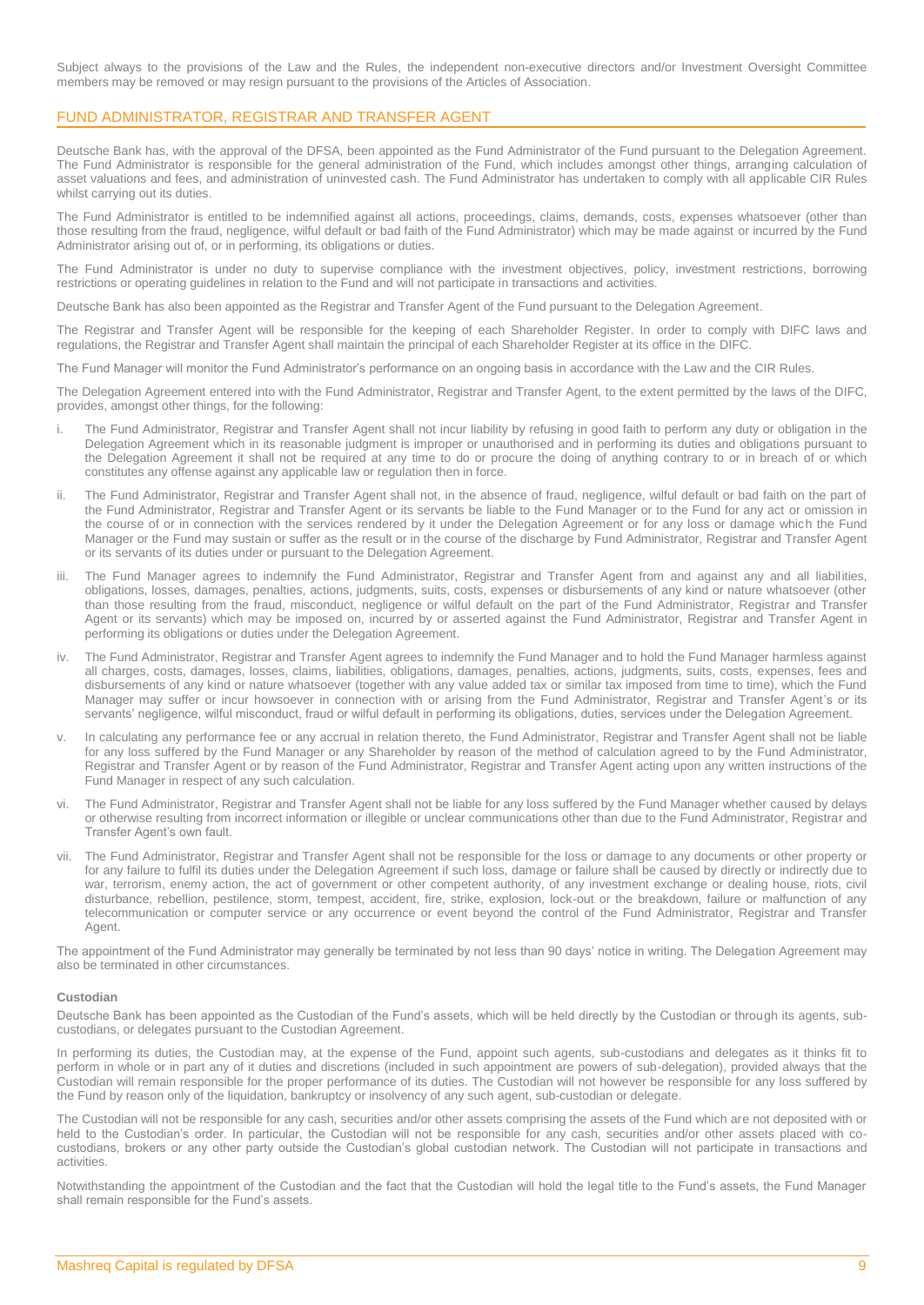The Custodian Agreement entered into with the Custodian, to the extent permitted by the laws of the DIFC, provides, amongst other things, for the following:

- a. The Fund Manager agrees to indemnify the Custodian and hold the Custodian harmless against all charges, costs, damages, losses, claims, liabilities, expenses, fees and disbursements (together with any value added tax or similar tax imposed from time to time), which the Custodian may suffer or incur howsoever in connection with or arising from the Custodian Agreement except where there has been negligence or wilful misconduct on the part of the Custodian.
- b. The Fund Manager further agrees to indemnify the Custodian and to hold the Custodian harmless against any claims for income tax (including penalties) paid or payable by the Custodian as agent of the Fund Manager (or of any person on whose behalf the Fund Manager is acting) under the tax laws of the jurisdiction in which the Custodian is located, notwithstanding that the Fund Manager has disputed such claims.

The appointment of the Custodian may generally be terminated by not less than 60 days' notice in writing. The Custodian Agreement may also be terminated in other circumstances.

## **Shariah Supervisory Board**

A Shariah Supervisory Board will be appointed to each Sub-Fund to advise the Fund Manager on matters of Shariah pursuant to the DFSA Islamic Finance Rules. The same Shariah Supervisory Board may be appointed to different Sub-Funds. The role of the Shariah Supervisory Board will be to provide ongoing and continuous supervision and adjudication in all Shariah matters for each Sub-Fund, including but not limited to:

- i. The provision of assistance with respect to the development of the legal and operational structure of the Fund generally and the relevant Sub-Fund in particular, including its investment objective, criteria and strategy, such that they comply with the principles of Shariah.
- ii. Reviewing and satisfying themselves that the legal and operational structure of the Fund generally and the relevant Sub-Fund in particular, including the provisions of this Prospectus and the Articles of Association and its investment objective, criteria and strategy, comply with the principles of the Shariah and issuing an initial certificate (fatwa, based on the underlying Islamic principles) on the launch of the Fund/the relevant Sub-Fund declaring the Fund/the relevant Sub-Fund to be in compliance with Shariah.
- iii. Providing ongoing support to the Fund/the relevant Sub-Fund in respect of questions or queries the investors and their representatives may raise in respect of the ongoing Shariah compliance of the Fund/the relevant Sub-Fund.
- iv. Providing ongoing assistance to the Fund/the relevant Sub-Fund in remaining compliant with Shariah and active assistance in correcting and/or mitigating any errors (if any) when made.
- v. A quarterly meeting between the Fund Manager and the Shariah Supervisory Board, an audit of the Fund/the relevant Sub-Fund to ensure its operational activities and all investments transactions, including its investment objective, criteria and strategy, are or were made in accordance with the principles of Shariah.

The Shariah Supervisory Board reserves final authority with regard to the Shariah compliance of all business and investment activities of the Fund/ the relevant Sub-Fund as well as the audit of its investment records for Shariah compliance. The assessment of the Shariah Supervisory Board with regard to Shariah compliance of all business and investment activities of the Fund/the relevant Sub-Fund is binding on the Fund/the relevant Sub-Fund in terms of Shariah compliance.

## **Registered Auditor**

Deloitte & Touche has been appointed as the Registered Auditor of the Fund and will audit the Fund's annual financial statements. The Registered Auditor is registered with the DFSA as a Registered Auditor (as defined in the CIR Rules).

## <span id="page-9-0"></span>FEES AND CHARGES

## **Management Fee**

The Fund Manager will receive from the Fund a management fee in respect of each Sub-Fund as specified in the relevant Annex.

## **Distribution Fee**

The Fund Manager may receive from the Fund a distribution fee in respect of each Sub-Fund as specified in the relevant Annex.

## **Performance Fee**

In addition to its management fee and distribution fee, the Fund Manager may also be entitled to receive a performance fee from the Fund in respect of each Sub-Fund as specified in the relevant Annex.

## **Administration Fee**

The Fund Administrator will receive from the Fund an administration fee in respect of each Sub-Fund as specified in the relevant Annex.

## **Custodian Fee**

The Custodian will receive from the Fund fees for providing custody services in respect of each Sub-Fund as specified in the relevant Annex.

## **Oversight Fee**

The Investment Oversight Committee will receive from the Fund fees for providing oversight services in respect of each Sub-Fund as specified in the relevant Annex.

## **Shariah Supervisory Board Fee**

Each person on the Shariah Supervisory Board will receive from the Fund fees for providing supervisory services in respect of each Sub-Fund as specified in the relevant Annex.

## **Zakah**

Unless specified otherwise in the relevant Annex for a specific Sub-Fund, payment of Zakah is the responsibility of the Shareholders and will not be paid directly by the Fund. Further information concerning Zakah is available in the annual financial statements of the Fund and of the relevant Sub-Fund.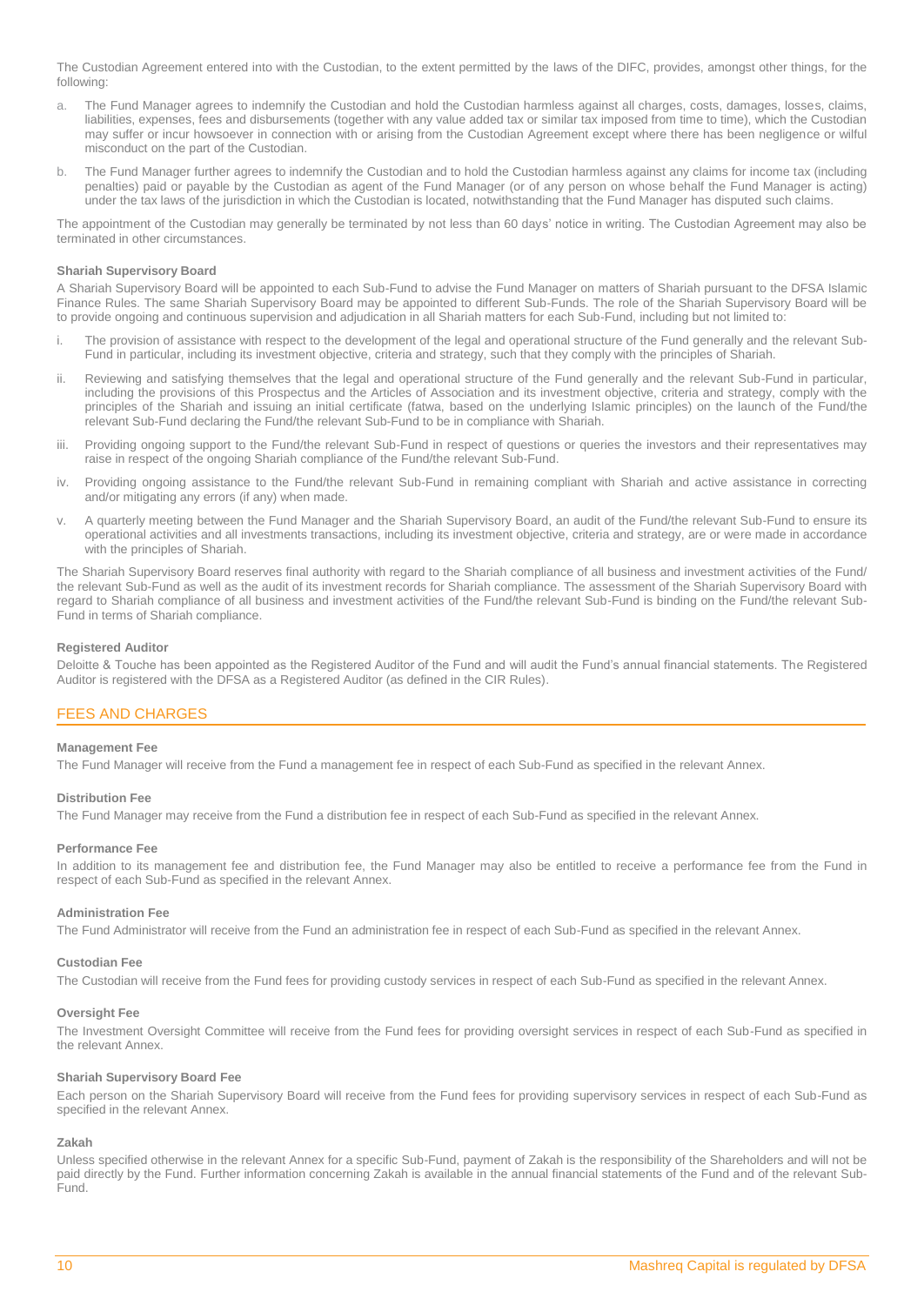## **Other Fees and Expenses**

The Fund will also pay the cost and expenses (i) of all transactions carried out by it or on its behalf and (ii) of the administration of the Fund, including (a) the charges and expenses of legal advisers and the Registered Auditor, (b) brokers' commissions (if any) and any issue or transfer taxes chargeable in connection with any securities transactions, (c) all taxes and corporate fees payable to governments or agencies, (d) financing charges, (e) communication expenses with respect to investor services and all expenses of meetings of Shareholders and of preparing, printing and distributing financial and other reports, proxy forms, prospectuses and similar documents, (f) the cost of insurance (if any), (g) litigation and indemnification expenses and extraordinary expenses not incurred in the ordinary course of business, (h) marketing and promotional expenses, (i) all other organisational and operating expenses, and all costs, charges and expenses properly incurred by the Fund Administrator, Custodian or Registrar in the performance of their respective duties and all reasonable out-of-pocket expenses incurred by the Fund Administrator, Custodian, Registrar or non-executive directors wholly and exclusively in the performance of its/their respective duties.

The total cost and expenses of establishing the Fund, estimated at USD 150,000 were paid by the Fund out of proceeds of the initial issue of Shares. These cost and expenses will be allocated to the Sub-Funds in accordance with allocation rules set forth under "Net Asset Value" below. These costs and expenses may, at the discretion of the Fund Manager, be amortised on a straight-line basis over 5 years from the date on which the Fund commenced business. The Fund Manager may, in its absolute discretion, shorten the period over which such costs and expenses are amortised.

If further Sub-Funds are created in the future, these Sub-Funds will bear, in principle, their own formation expenses.

The Directors of the Fund will receive no remuneration or reimbursement of expenses in respect of their role. All of the above charges are subject to review from time to time. However, the Fund Manager shall be required to give Shareholders at least 90 days' notice of any proposed increase or other change to its Management Fee, its Performance Fee or change to redemption costs and expenses set out below in relation to a Sub-Fund.

#### **Redemption Costs and Expenses**

If the Fund incurs any costs, expenses or losses in respect of any redemption of Shares, including any profit paid or payable or any loss, premium, penalty or expense that may be incurred in liquidating or employing securities, deposits or borrowings to fund the redemption amount, these may be recovered from the redemption amount payable to the redeeming Shareholder.

## **Dilution Levy**

In certain circumstances, the value of the property of a Sub-Fund may be reduced as a result of charges incurred in dealings in the Sub-Fund's investments or through dealing in those investments at prices other than the mid-market price (including the cost of professional fees incurred, or expected to be incurred). In order to off-set this effect, known as "dilution", and the consequent potential adverse effect on the existing or remaining Shareholders in the relevant Sub-Fund, the Fund Manager has the power to charge a "dilution levy" when Shares are bought or sold. It is not, however, possible to predict accurately whether dilution will occur at any future point in time.

Any dilution levy charged must be fair to all Shareholders and potential Shareholders within the relevant Sub-Fund. The charging of a dilution levy will effectively reduce the redemption price or increase the purchase price of the relevant Shares. If charged, the dilution levy would be paid to the Fund and would become the property of the relevant Sub-Fund thus protecting the value of the Shares of the remaining Shareholder's holding Shares in that Sub-Fund. On occasions when the dilution levy is not charged there may be an adverse impact on the total assets of the relevant Sub-Fund.

## <span id="page-10-0"></span>SUBSCRIPTION FOR SHARES

#### **Initial Offer Period**

Application for subscription may be made during the Initial Offer Period specified in the relevant Annex. Any Initial Offer Period may be extended or terminated earlier by the Fund Manager in its discretion.

#### **Initial Issue Price**

During any Initial Offer Period, the issue price per Share is the price specified in the relevant Annex plus any additional subscription fee.

#### **Minimum Initial Subscription and holding Amounts**

The Fund Manager will set and waive, in its discretion, a minimum subscription amount and a minimum ongoing holding amount for each Sub-Fund, to be specified in the relevant Annex.

#### **Subsequent Subscriptions**

If the Fund Manager determines that it is in the interest of Shareholders of the Sub-Fund to accept subscriptions after the Initial Offer Period, applications for subscription may be made on or prior to any day that is a Subscription Date for the Sub-Fund concerned (or on such other days as the Fund Manager may from time to time determine), subject to any prior notice requirements specified in the relevant Annex. Subscriptions may only be made for a fixed amount and not for a specified number of Shares. The Fund Manager may discontinue the issue of new Shares in any Sub-Fund at any time in its discretion.

## **Minimum Subsequent Subscription Amount**

The Fund Manager will set and waive in its discretion a minimum subsequent subscription amount, to be specified in the relevant Annex.

#### **Prior Notice Requirements**

The Fund Manager may in its discretion refuse to accept any application for subscription received after the first day of any prior notice period specified in the relevant Annex.

#### **Subscription Fee**

During and after any Initial Offer Period, a subscription fee equal to a percentage of the aggregate subscription amount may be charged or waived in whole or in part at the discretion of the Fund Manager. Subscription fees are generally paid to the financial intermediary through which the subscription application was made and are detailed in the relevant Annex.

#### **Subscription Price per Share**

After the Initial Offer Period, the subscription price in relation to a Sub-Fund is the Net Asset Value per Share determined as at the relevant Subscription Date, increased by any applicable subscription fee.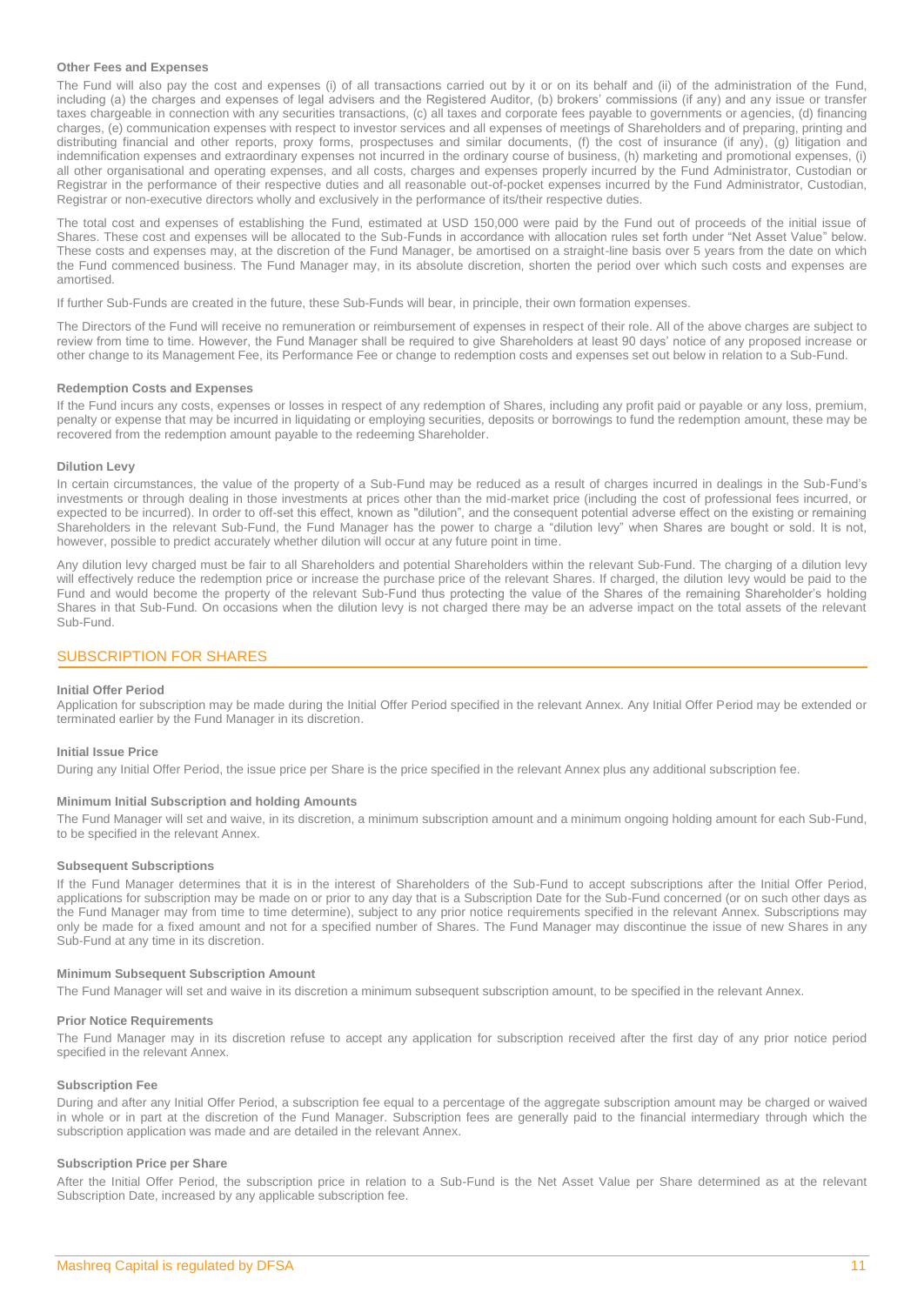## **Payment of Subscription Price**

The Fund Manager, the Fund Administrator or its agent must receive the full Subscription Price of the Shares subscribed in immediately available funds in the reference currency of the Class (or sub-class) concerned not later than the date or time and/or day specified in the relevant Annex. No interest will be paid on payments received prior to the closing date of any Initial Offer Period or prior to any Subscription Date or Valuation Date. No third party payment will be accepted.

## **Eligible Shareholders**

Specific Shareholder eligibility requirements may apply to a particular Sub-Fund, Class or Sub-Class and, if so, will be specified in the relevant Annex. The following eligibility requirements apply to all Sub-Funds irrespective of the Class or Sub-Class:

The subscription agreement requires each prospective applicant for Shares to represent and warrant to the Fund that, amongst other things, he is able to acquire and hold Shares without violating applicable laws.

The Shares will also not be offered, issued or transferred to any person in circumstances which, in the opinion of the Fund Manager, might result in the Fund incurring any liability to taxation or suffering any other disadvantage which the Fund might not otherwise incur or suffer, or would result in the Fund being required to register under any applicable US Securities Laws.

Shares may generally not be issued or transferred to any US Person (as defined in the US Securities Laws), except that the Fund Manager may authorise the issue or transfer of Shares to or for the account of a US Person provided that:

- a. Such issue or transfer does not result in a violation of the US Securities Act of 1933 (as amended) or the securities laws of any of the States of the United States;
- b. Such issue or transfer will not require the Fund to register under the US Securities Act of 1940 (as amended);
- c. Such issue or transfer will not cause any assets of the Fund to be "plan assets" for the purposes of US Employee Retirement Income Security Act of 1974 (as amended); and
- d. Such issue or transfer will not result in any adverse regulatory or tax consequences to the Fund or its Shareholders.

Each applicant for and transferee of Shares who is a US Person will be required to provide such representations, warranties or documentation as may be required to ensure that these requirements are met prior to the issue, or the registration of any transfer, of Shares.

The Fund will require from each Shareholder acting on behalf of other investors confirmation that any assignment of rights to Shares will be made in compliance with applicable securities laws in the jurisdictions where such assignment is made and that in unregulated jurisdictions such assignments will be made in compliance with the minimum holding requirement.

## **Anti-Money Laundering**

For the purpose of prevention of money laundering, the Fund Manager will require a detailed verification of the background of any Subscriber applying to purchase Shares, including the Subscriber's identity, any beneficial owner underlying such Subscriber, the account, and the source of funds.

The Fund Manager reserves the right to request such information as is necessary to verify the identity of a Subscriber or investor and the underlying beneficial owner of the Shares.

The Fund Manager may also suspend the redemption rights of any Shareholder if the Fund Manager deems it necessary to do so to comply with any anti-money laundering laws or regulations applicable to the Fund, the Fund Manager or any of the Fund's service providers.

The Fund, the Fund Manager, the Fund's service providers and their respective directors, employees and agents shall be held harmless by all Shareholders against any loss arising as a result of any failure or delay in processing any subscription or redemption request if so doing is likely to cause any of them to breach any applicable laws or regulations.

Each Subscriber and Shareholder shall, upon request, supply such information or make sure representation to the Fund and the Fund Manager in connection with such anti-money laundering measures or procedures adopted by the Fund and the Fund Manager from time to time.

## **Acceptance of Subscriptions**

The Fund Manager reserves the right to accept or refuse any subscription agreement for Shares in whole or in part.

## **Suspension of Subscriptions**

The Fund Manager will suspend the issue of Shares of any Sub-Fund whenever the determination of the Net Asset Value of such Sub-Fund is suspended.

#### **Irrevocability of Subscriptions**

Any request for subscriptions shall be irrevocable and may not be withdrawn by any Shareholder in any circumstances, even in the event of a suspension of the determination of the Net Asset Value of the relevant Sub-Fund. In the event of a suspension, the Fund will process the subscription request on the first applicable Valuation Date following the end of the period of suspension.

#### **Confirmation of Subscription**

Written confirmation of completed subscriptions (indicating the total number of full and fractional Shares (up to four decimals) issued to the Subscriber as of the applicable Subscription Date) will be sent to the Subscriber at the address provided in the subscription agreement as soon as reasonably practicable and in no event later than the last calendar day of the month following the Subscription Date as of which such Shares have been issued. No formal Share certificates will be issued.

## <span id="page-11-0"></span>REDEMPTION OF SHARES

## **Redemption Rights**

Subject to the restrictions provided in this Prospectus and the relevant Annex, the Fund Manager may redeem Shares in accordance with the terms of the relevant Annex or any Shareholder may apply for the redemption of some or all of his Shares or of a fixed amount. Shares will be redeemed at the Redemption Price i.e. the Net Asset Value per Share determined as at the Redemption Date less any Dilution Levy. If the value of a Shareholder's holding on the relevant Redemption Date is less than the fixed amount which the Shareholder has applied to redeem, the Shareholder will be deemed to have requested the redemption of all of his Shares.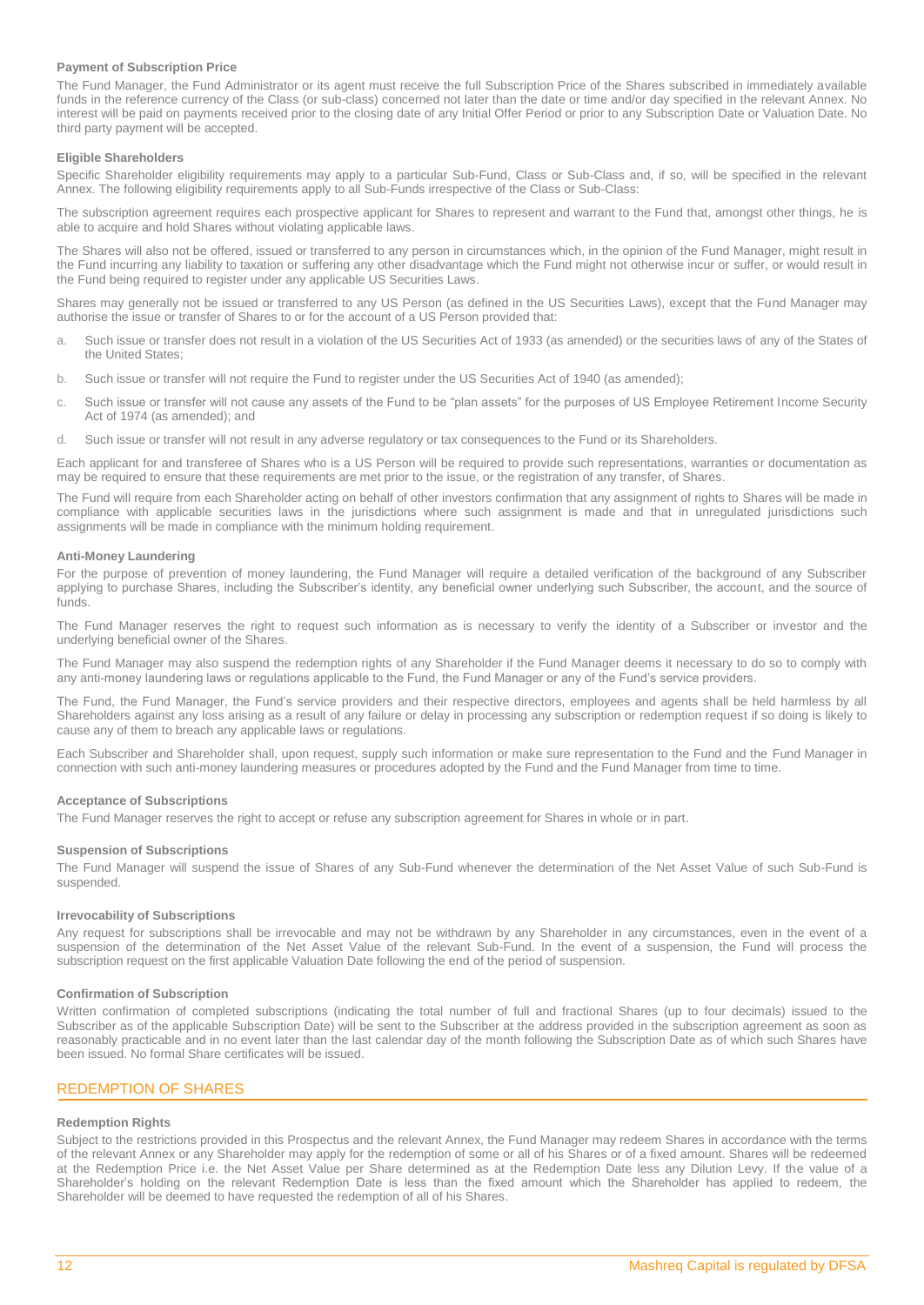## **Prior Notice Requirements**

The Fund Manager may in its discretion refuse to accept any Redemption Request received after the first day of any prior notice period specified in the relevant Annex.

## **Minimum holding Period**

The Fund Manager may in its discretion determine that no Redemption Request will be accepted before the expiration of a minimum holding period specified in the relevant Annex. The Fund Manager may, subject to observing the principle of equal treatment of Shareholders, waive or reduce any minimum holding period requirement at any time in their discretion or if required by applicable law.

## **Minimum holding Amount**

If as a result of a redemption, the value of a Shareholder's holding would become less than the minimum holding amount specified in the relevant Annex, the Fund Manager may decide to compulsorily redeem all Shares from that Shareholder. Before any such compulsory redemption, each Shareholder concerned will receive one month's prior notice to increase his holding above the applicable minimum holding amount at the applicable Net Asset Value per Share.

## **Redemption Price per Share**

Shares may not be redeemed during any Initial Offer Period. After any Initial Offer Period, the Redemption Price per Share of each Sub-Fund is the Net Asset Value per Share of such Sub-Fund determined as at the Redemption Date, reduced by any applicable Dilution Levy.

## **Payment of Redemption Proceeds**

Redemption proceeds, net of any applicable Dilution Levy, are paid in the base currency of the relevant Sub-Fund. Unless otherwise provided in the relevant Annex, the net redemption proceeds will be paid as soon as reasonably practicable and normally within five Business Days after the relevant Net Asset Value per Share as at the relevant Redemption Date has been calculated and is available and the original Redemption Request has been received by the Fund Manager. Redemption proceeds will only be paid in favour of the relevant Shareholder and will be paid by electronic transfer (net of the electronic transfer fee) to the account instructed by that Shareholder or, if no account details are held, by cheque mailed to the address shown for that Shareholder in the Shareholders Register.

Whilst the Fund intends to make all redemptions in cash, if requested by a Shareholder, redemptions may be made in kind (in specie) at the discretion of the Fund Manager. In order to satisfy payment of the redemption proceeds to such Shareholder in kind, the Fund Manager will allocate to the Shareholder investments from the portfolio of assets of the relevant Sub-Fund equal to the value of the Shares to be redeemed. The nature and type of assets to be transferred in such case shall be determined on a fair and reasonable basis and without prejudicing the interests of the other Shareholders. The valuation used shall be confirmed by a special report of the Registered Auditor. The costs of any such redemptions in kind shall be borne by the redeeming Shareholder.

## **Compulsory Redemption of Shares**

If the Fund Manager becomes aware that a Shareholder of record is holding Shares for the account of a person who does not meet the Shareholder eligibility requirements specified in "Subscription For Shares" above and in the relevant Annex, or is holding Shares in breach of any law or regulation or otherwise in circumstances having, or which may have, adverse regulatory, tax or fiscal consequences for the Fund or a majority of its Shareholders, or otherwise be detrimental to the interests of the Fund or a majority of its Shareholders, the Fund Manager may compulsorily redeem such Shares in accordance with the provisions of the Articles of Association at the prevailing Redemption Price of the relevant Sub-Fund. Shareholders are required to notify the Fund and the Registrar immediately if they cease to meet the Shareholder eligibility requirements specified in "Subscription For Shares" above or in the relevant Annex, or hold Shares in breach of any law or regulation or otherwise in circumstances having, or which may have, adverse regulatory, tax or fiscal consequences for the Fund or a majority of its Shareholders or be detrimental to the interests of the Fund or a majority of its Shareholders.

## **Large Redemptions**

If Redemption Requests of more than 10% of the total number of Shares outstanding of any Sub-Fund are received in respect of any Redemption Date, the Fund Manager may decide to defer any redemption request in whole or in part, so that the 10% limit is not exceeded. Under these circumstances, redemptions may be deferred to a next following Valuation Date being no later than the next Redemption Date, as the Fund Manager may decide, and such Valuation Date will constitute a Redemption Date for the purpose of the provisions hereof. Any redemption requests in respect of the relevant Redemption Date so reduced will be given priority over subsequent redemption requests received for the succeeding Redemption Date, subject always to the 10% limit. The limitation will be applied pro rata to all Shareholders who have requested redemptions to be effected on or as at such Redemption Date so that the proportion redeemed of each holding so requested is the same for all such Shareholders.

## **Suspension of Redemptions**

Redemption of Shares of any Sub-Fund will be suspended whenever the determination of the Net Asset Value of such Sub-Fund is suspended.

## **Irrevocability of Redemption Requests**

Redemption Requests of Shares are irrevocable and may not be withdrawn by any Shareholder in any circumstances, except in the event of a suspension of the determination of the Net Asset Value of the relevant Sub-Fund. In the event of such a suspension, the Shareholders of the relevant Sub-Fund, who have made a Redemption Request, may give written notice to the Fund that they wish to withdraw their Redemption Request.

## **Exchanges between Sub-Funds**

Shareholders may exchange Shares in one Sub-Fund for Shares in any other Sub-Fund established and any such exchange will be treated as two transactions, namely, a redemption of the Shares held in the relevant Sub-Fund and a subscription for Shares in the other Sub-Fund and the provisions in relation to redemptions and subscriptions as stated in this Prospectus (including in relation to charges) will apply to both transactions.

## **Exchanges between Classes**

Shareholders may exchange Shares in one Class ("**Switch-Out**") for Shares in any other Class ("**Switch-In**") free of charge. Any such exchange will be treated as two transactions, namely, a Switch-Out effected by a redemption of the Shares held in the relevant Class and a Switch-In effected by a subscription for Shares in the other Class. Both the Switch-Out and the Switch-In shall have the same settlement date and occur at the relevant Net Asset Value per Share of the respective Class. The provisions in relation to redemptions and subscriptions as stated in this Prospectus, except in relation to charges, will apply to both the Switch-Out and the Switch-In.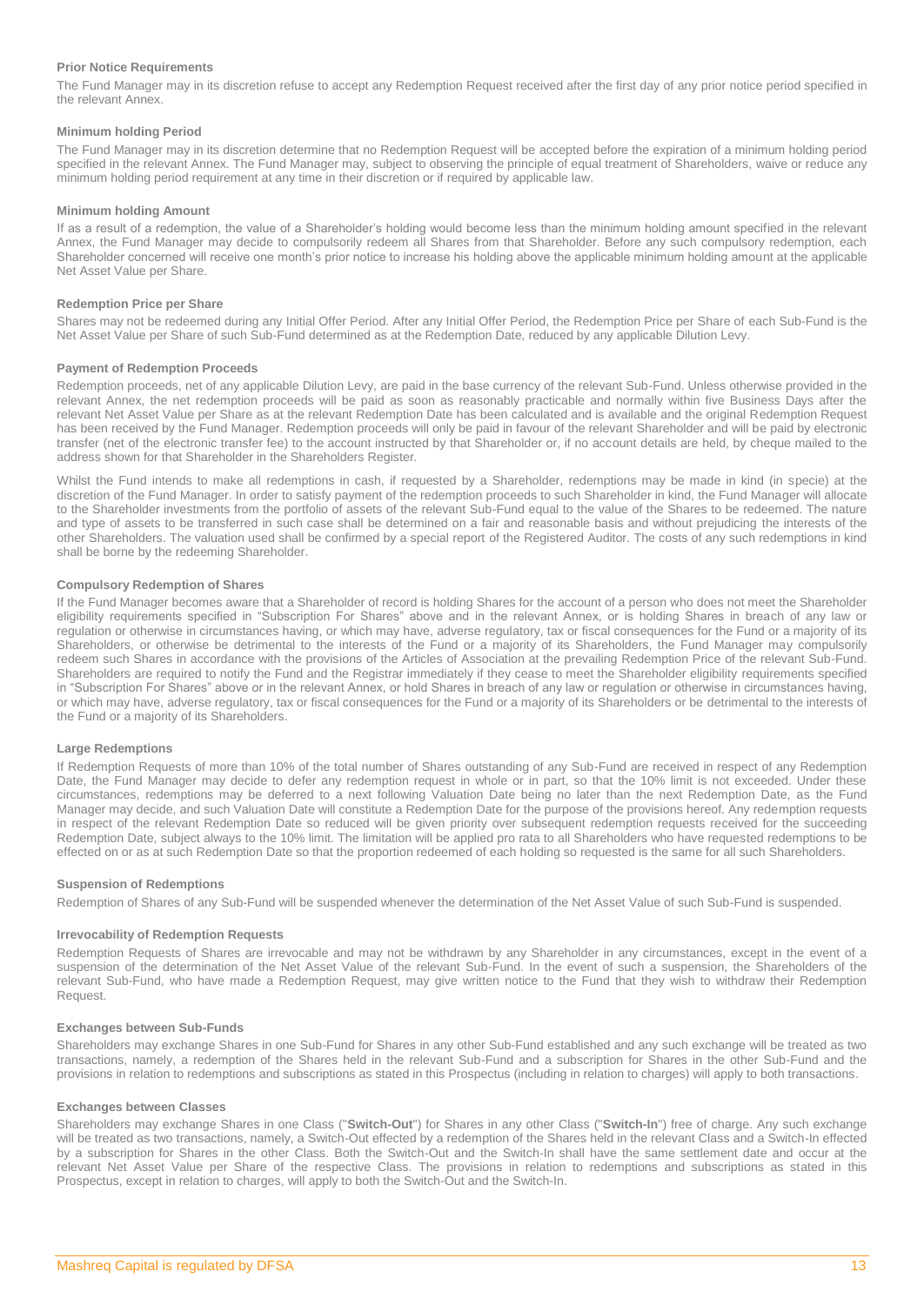## <span id="page-13-0"></span>**Meetings of the Directors**

The Directors will hold at least two meetings every twelve months commencing from the date of registration of the Fund with the DFSA. At each of the two mandatory meetings the periodic reports specified under "Reports to Shareholders" below will be presented.

## **Meetings of Shareholders**

An annual meeting of Shareholders will be held at least every twelve months commencing from the date of registration of the Fund with the DFSA. The convening of each annual general meeting shall be made in accordance with the Law, the CIR Rules and the Articles of Association, and each Shareholder shall receive a procedures manual in respect of such meeting setting out and covering the position with regard to, amongst other things, voting rights, proxies, minutes and variation of class rights and class meetings. The annual report specified under "Reports to Shareholders" below will be presented at each meeting.

The Fund Manager, on receipt of a valid request in writing from a Shareholder or Shareholders entitled to request such a meeting, shall immediately call an extraordinary general meeting of Shareholders. Such request must be signed by a Shareholder or Shareholders who, at the date of such request, is or are registered as a Shareholder or Shareholders representing not less than 10% of the value of all the Shares in the Fund then in issue. The calling of such extraordinary general meeting shall be made in accordance with the Law, the CIR Rules and the Articles of Association, and each Shareholder shall receive a procedures manual in respect of such meeting setting out and covering the position with regard to, among other things, voting rights, proxies, minutes and variation of class rights and class meetings.

An extraordinary general meeting of Shareholders duly convened and held in accordance with the Law and the CIR Rules shall, by the passing of a Special Resolution, require, authorise or approve any act, matter or document in respect of which any such a resolution is required. Such a resolution shall have no other powers or effect. Where no Special Resolution is specifically required or permitted by the Law or the CIR Rules, any resolution of the Shareholders eligible to vote shall be passed by an Ordinary Resolution.

## **Alterations to the Articles of Association**

- 1. Matters requiring a Special Resolution of Shareholders If any proposal to change the Fund's investment, borrowing or gearing powers is made or if any other fundamental change (as defined in the Law and the CIR Rules) is proposed, a Special Resolution approving any such proposal must be passed by Shareholders at a meeting of Shareholders convened solely for that purpose. The DFSA must also approve any such proposal.
- 2. Matters requiring an Ordinary Resolution of Shareholders If any materially significant change (as defined in the Law and the CIR Rules) is proposed, such as a proposal to replace a member of the Shariah Supervisory Board or any other proposal which may adversely affect Shareholders, an Ordinary Resolution approving any such proposal must be passed by Shareholders at a meeting of Shareholders convened solely for that purpose.
- 3. All other amendment to the Articles of Association must be made in accordance with the Companies Law and the Rules.

#### **Alterations to the Prospectus**

- 1. Matters requiring a Special Resolution of Shareholders If any proposal to change the Fund's investment, borrowing or gearing powers is made or if any other fundamental change (as defined in the Law and the CIR Rules) is proposed, a Special Resolution approving any such proposal must be passed by Shareholders at a meeting of Shareholders convened solely for that purpose. The DFSA must also approve any such proposal.
- 2. Matters requiring an Ordinary Resolution of Shareholders If any materially significant change (as defined in the CIR Rules) is proposed, such as a proposal to replace a member of a Shariah Supervisory Board or any other proposal which may adversely affect Shareholders, an Ordinary Resolution approving any such proposal must be passed by Shareholders at a meeting of Shareholders convened solely for that purpose.
- Matters merely requiring pre-event notification to Shareholders If the Fund Manager considers that any proposed change may potentially be significant (as defined in the CIR Rules), the Director will give the Shareholders reasonable notice of the proposed change before the change is effected.
- Matters merely requiring post-event notification to Shareholders If the Fund Manager considers on reasonable grounds that any proposed change will not adversely affect Shareholders' rights then any such change may be made by the Fund Manager without recourse to the Shareholders other than to notify them after the change has been effected.

## **Alterations to the Fund Generally**

- 1. Matters requiring a Special Resolution of Shareholders If any proposal to change the Fund Manager or the Registered Auditor is made or if any other fundamental change (as defined in the CIR Rules) is proposed, a Special Resolution approving such proposal must be passed by Shareholders at a meeting of Shareholders convened solely for that purpose. The DFSA must also approve any such proposal.
- 2. Matters requiring an Ordinary Resolution of Shareholders If any materially significant change (as defined in the CIR Rules) is proposed which may adversely affect Shareholders, an Ordinary Resolution approving any such proposal must be passed by Shareholders at a meeting of Shareholders convened solely for that purpose.
- 3. Matters merely requiring pre-event notification to Shareholders If the Fund Manager considers that any proposed change may potentially be significant (as defined in the CIR Rules), the Fund Manager will give the Shareholders reasonable notice of the proposed change before the change is effected.
- 4. Matters merely requiring post-event notification to Shareholders If the Fund Manager considers on reasonable grounds that any proposed change will not adversely affect Shareholders' rights then any such change may be made by the Fund Manager without recourse to the Shareholders other than to notify them after the change has been effected.

## **Dissolution and Amalgamation of Sub-Funds**

- 1. A Sub-Fund may be dissolved by compulsory redemption of Shares of the relevant Sub-Fund, at the discretion of the Fund Manager:
	- i. If the Net Asset Value of the relevant Sub-Fund has decreased below USD 1 million.
	- ii. If the Sub-Fund shall cease to be authorised or otherwise officially approved.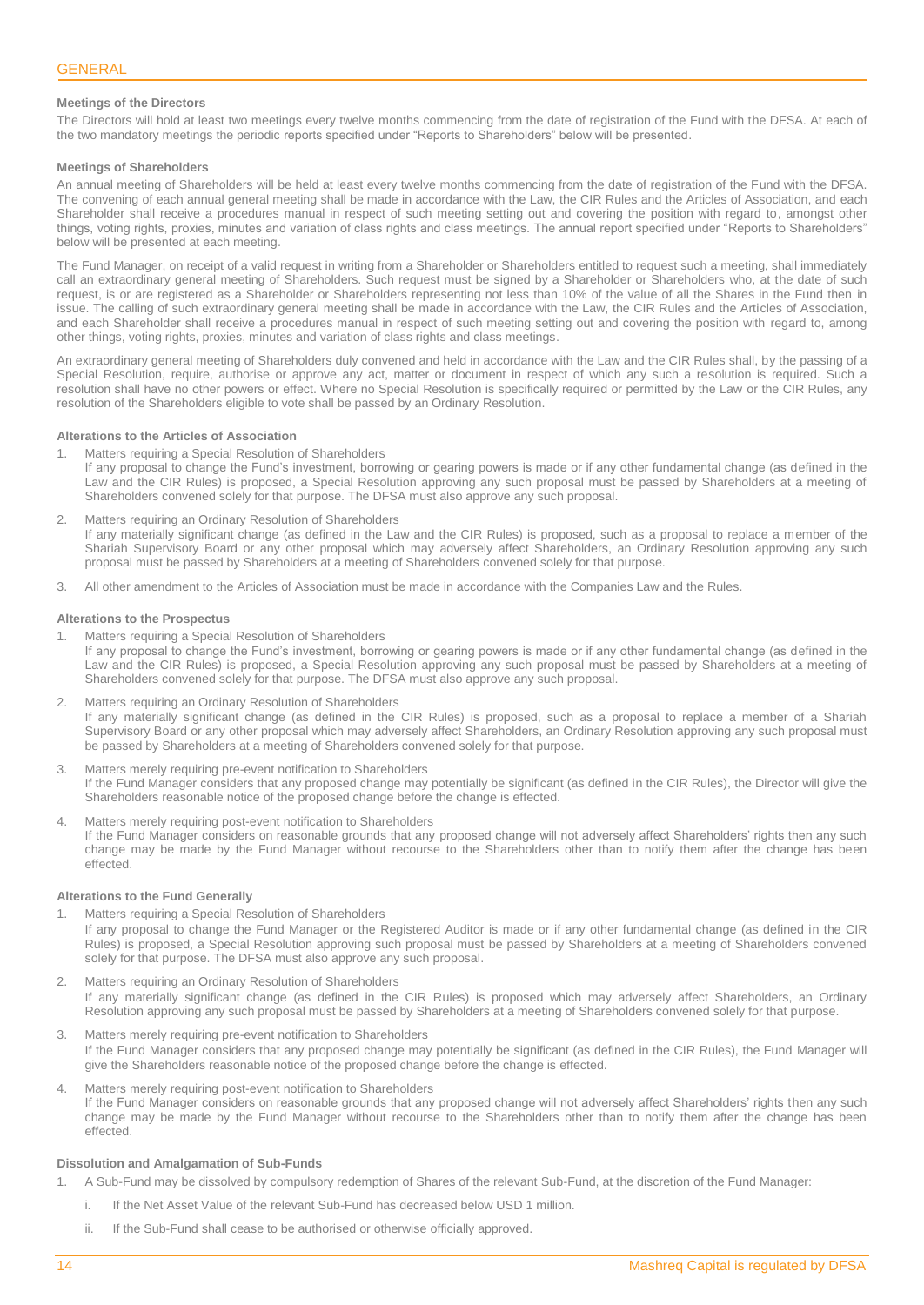- iii. If any law shall be passed or otherwise enacted which renders it illegal or, in the opinion of the Fund Manager, impractical or inadvisable to continue the relevant Sub-Fund.
- iv. If required by the DFSA to terminate the Fund or the relevant Sub-Fund.
- v. If the Fund Manager, at any time, determines that it is in the best interests of the Fund, the Sub-Fund, the relevant Shareholders or the Fund Manager that the Sub-Fund be dissolved.
- 2. The Redemption Price for the relevant Shares will be the Net Asset Value per Share (taking into account actual realisation prices of the investments and realisation expenses), calculated as of the Valuation Date at which such a decision shall take effect.
- 3. The Fund Manager shall serve a written notice to the holders of the relevant Shares prior to the effective date of the compulsory redemption, which will indicate the reasons for, and the procedure of the redemption operations. Unless it is otherwise decided in the interest of, or to keep equal treatment between the Shareholders, the Shareholders of the Sub-Fund concerned may continue to request redemption of their Shares free of charge (but taking into account actual realisation prices of investments and realisation expenses) prior to the effective date of the compulsory redemption.
- 4. Notwithstanding the powers conferred to the Fund Manager by the preceding paragraph, a general meeting of Shareholders of any Sub-Fund may, upon proposal from the Fund Manager, redeem all the Shares of such Sub-Fund and refund to the Shareholders the Net Asset Value of their Shares (taking into account actual realisation prices of investments and realisation expenses) calculated as of the Valuation Date at which such decision shall take effect. There shall be no quorum requirements for such a general meeting of Shareholders at which resolutions shall be adopted by simple majority of those present or represented, if such a decision does not result in the liquidation of the Fund.
- 5. Any asset which has remained unclaimed shall be dealt with in accordance with the applicable CIR Rules.
- 6. All redeemed Shares shall be cancelled.
- 7. Under the circumstances provided for under paragraph 1 above, the Fund Manager may decide to allocate the assets of any Sub-Fund to those of another existing Sub-Fund within the Fund and to re-designate the Shares of the Sub-Fund concerned as Shares of another Sub-Fund (following a split or consolidation, if necessary, and the payment of the amount corresponding to any fractional entitlement to Shareholders). Such decision will be notified to the Shareholders concerned (and, in addition, the notification will contain information in relation to the new Sub- Fund), one month before the date on which the amalgamation becomes effective in order to enable Shareholders to request redemption of their Shares, free of charge, during such period.
- 8. Notwithstanding the powers conferred on the Fund Manager by the preceding paragraph, a contribution of the assets and liabilities attributable to any Sub-Fund to another Sub-Fund of the Fund may be decided upon by a general meeting of the Shareholders of the contributing Sub-Fund for which there shall be no quorum requirements and which shall decide upon such an amalgamation by resolution adopted by simple majority of those present or represented, if the amalgamation does not result in the liquidation of the Fund.
- 9. A contribution of the assets and liabilities attributable to any Sub-Fund to a sub-fund of a third party entity shall be decided by a general meeting of Shareholders and shall require a resolution of the Shareholders of the contributing Sub-Fund where no quorum is required and adopted by a simple majority of the Shares represented at such meeting.
- 10. All the provisions relating to the dissolution and amalgamation of Sub-Funds shall, with any necessary modifications, apply to the dissolution and amalgamation of any Class or Sub-Class.

## **Winding-up or Dissolution**

The Fund may be wound up at any time:

- a. By the Fund Manager determining that it is in the best interests of the Fund, the Shareholders or the Fund Manager that the Fund be wound up.
- b. By the Shareholders by the passing of a Special Resolution at an extraordinary general meeting directing the Fund Manager to wind up the Fund.
- c. Otherwise in accordance with the Law and/or the CIR Rules.

Upon such determination being made the Fund Manager will advise the Shareholders in writing that such determination has been made and will set out the Fund Manager's plans for the liquidation of the assets of the Fund and distribution of the Fund assets to the Shareholders.

Upon a winding-up of the Fund, the proceeds from the liquidation of the assets of each Sub-Fund shall be applied:

- a. First, in paying to any party any unpaid fees, costs or expenses payable by the Sub-Fund and then unpaid (and retaining adequate provision for all liabilities properly so payable and for the cost of the winding up).
- b. Second, in paying to the relevant Shareholders of that Sub-Fund the balance of the proceeds, which balance shall be apportioned between such Shareholders pro rata to the number of Shares in the Sub-Fund held by each of them.

## **Restrictions on Sale, Transfer and Assignment**

Subject to the restrictions mentioned under "Eligible Shareholders" above, the restrictions set out below and to any additional restrictions specified in the relevant Annex and the Articles of Association, Shares are freely transferable.

## **United States**

The Fund Manager will not consent to a transfer of Shares and the Shares may not be transferred, directly or indirectly, to any person in circumstances which, in the opinion of the Fund Manager, might result in the Fund incurring any liability to taxation or suffering any other disadvantage which the Fund might not otherwise incur or suffer, or would result in the Fund being required to register under any applicable United States ("**US**") securities laws ("**US Securities Laws**"). The Fund Manager will also not consent to a transfer of Shares and the Shares may not be transferred, directly or indirectly, to any US Person (as defined in the US Securities Laws) except in the circumstances specified under "Eligible Shareholders" above. The Fund has and intends to exercise, the right of mandatory redemption of any Shares sold or acquired in contravention of the foregoing prohibitions.

## **Net Asset Value**

The Fund constitutes a single legal entity, but the assets of each Sub-Fund shall be invested for the exclusive benefit of the Shareholders of the corresponding Sub-Fund and the assets of a specific Sub-Fund are solely accountable for the liabilities, commitments and obligations of that Sub-Fund.

The Fund will establish a separate pool of assets and liabilities in respect of each Sub-Fund and the assets and liabilities shall be allocated in the following manner: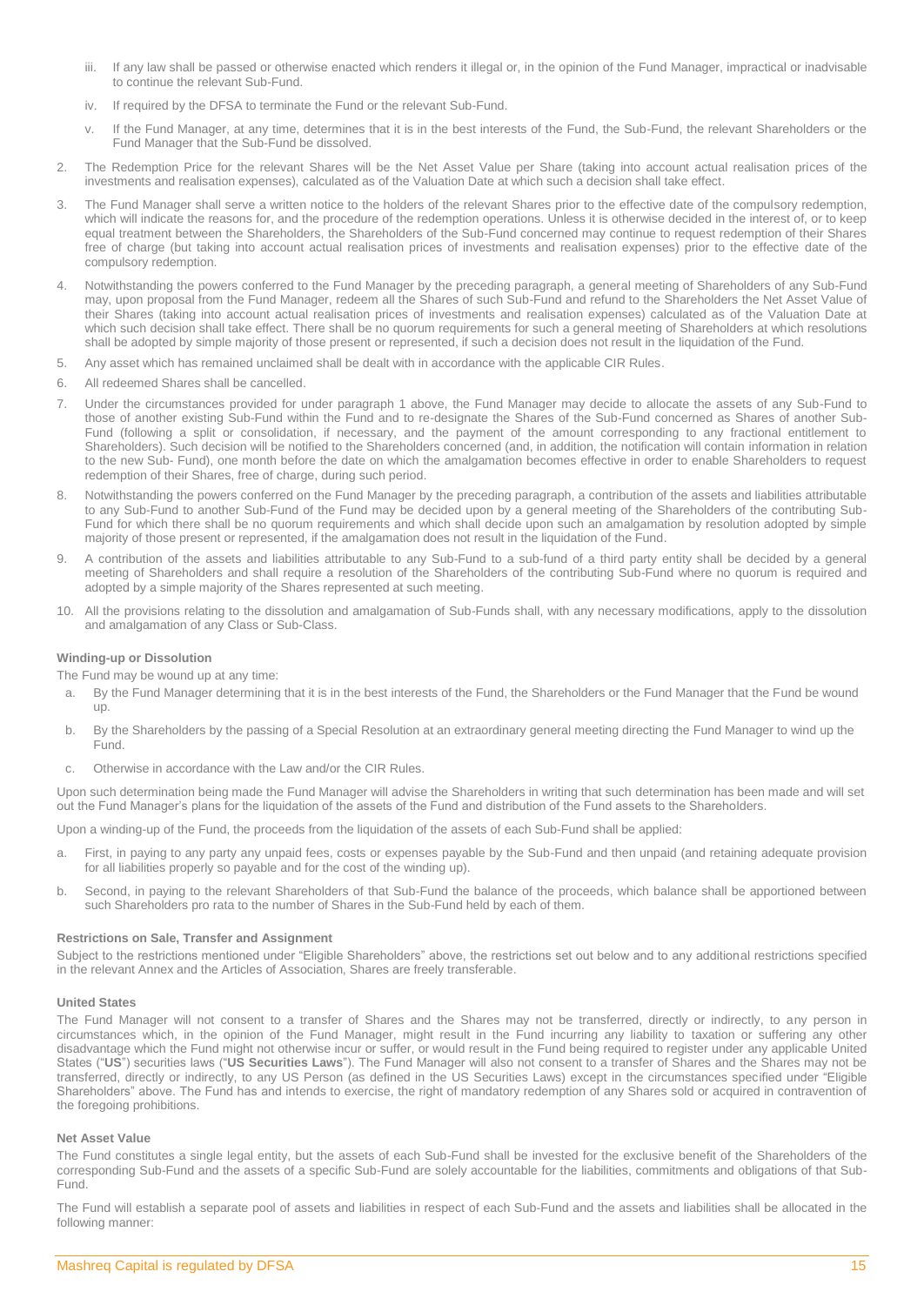- a. The net proceeds from the issue of Shares in a Sub-Fund are to be applied in the books of the Fund to that Sub-Fund and the assets and liabilities and income and expenditure attributable thereto are applied to such Sub-Fund subject to the provisions set forth below.
- b. Where any income or asset is derived from another asset, such income or asset is applied in the books of the Fund to the same Sub-Fund as the asset from which it was derived and on each revaluation of an asset, the increase or diminution in value is applied to the relevant Sub-Fund.
- c. Where the Fund incurs a liability which relates to any asset of a particular Sub-Fund or to any action taken in connection with an asset of a particular Sub-Fund, such liability is allocated to the relevant Sub-Fund.
- d. If any asset or liability of the Fund cannot be considered as being attributable to a particular Sub-Fund, such asset or liability will be allocated to all the Sub-Funds pro rata to their respective Net Asset Values, or in such other manner as the Fund Manager, acting in good faith, may decide.
- e. Upon the payment of distributions to the Shareholders of any Sub-Fund, the Net Asset Value of such Sub-Fund shall be reduced by the amount of such distributions.

In respect of each Sub-Fund, the Net Asset Value per Share of the relevant Sub-Fund is determined in the base currency of such Sub-Fund as at each Valuation Date by dividing the net assets attributable to that Sub-Fund by the total number of Shares of that Sub-Fund then outstanding. The Net Asset Value per Share of each Sub-Fund as at a Valuation Date will be calculated and available no later than 20 Business Days after the relevant Valuation Date.

In respect of each Sub-Fund that has more than one Class of Shares, the Net Asset Value per Class is determined as at each Valuation Date by multiplying the Net Asset Value per Share for that Sub-Fund by the number of Shares outstanding in the relevant Class. The Net Asset Value per Class for each Sub-Fund that has more than one Class of Shares will be calculated and available no later than 20 Business Days after the relevant Valuation Date.

As the Net Asset Value per Share, and where relevant, the Net Asset Value per Class will be determined after the day on which subscription, redemption or exchange requests are made, investors will not know the total number of whole and fractional Shares which they will be issued, nor the net redemption value of their Shares as at the day on which their request for subscription, redemption or exchange is made.

The net assets of each Sub-Fund consist of the value of the total assets attributable to such Sub-Fund less the total liabilities (including any charges that are paid, or are payable, on acquiring or disposing of an asset) attributable to such Sub-Fund, calculated at such time as the Fund Manager shall have set for such purpose. The Fund Administrator, acting independently and based on the information received from the Fund Manager, shall determine the value of the assets of the Fund as follows:

- a. The value of any cash on hand or on deposit, bills and demand notes and accounts receivable, prepaid expenses, cash dividends declared and profits accrued, and not yet received shall be deemed to be the full amount thereof, unless, however, the same is unlikely to be paid or received in full, in which case the value thereof shall be determined after making such discount as the Fund Manager may consider appropriate to reflect the true value thereof.
- b. The value of securities which are quoted, traded or dealt in on any stock exchange shall be based on the latest available bid price for a long position or the last available offer price for a short position on the stock exchange which is normally the principal market of such securities, and each security traded on any other regulated market shall be valued in a manner as similar as possible to that provided for quoted securities.
- c. For non-quoted securities or securities not traded or dealt in on any stock exchange or other regulated market, as well as quoted or nonquoted securities on such other market for which no valuation price is available, or securities for which the quoted prices are, in the opinion of the Fund Manager, not representative of the fair market value, the value thereof shall be determined prudently and in good faith by the Fund Manager on the basis of cost or on the valuations from counterparties, issuers or brokers.
- d. Securities issued by any open-ended collective investment fund shall be valued at their last available price or net asset value as reported or provided by such funds or their agents (to be confirmed in writing by a director of the Fund Manager).
- e. Liquid assets and money market instruments may be valued at nominal value plus any accrued profit or on an amortised cost basis.
- f. All other securities and assets will be valued at fair market value as determined in good faith pursuant to procedures established by the Fund Manager.

The Fund Manager is authorised to apply other valuation principles for the assets of the Fund and/or any Sub-Fund if the valuation principles set forth above appear impossible to apply in the circumstances or inappropriate for the asset concerned. Any Sub-Fund investing in a collective investment fund will determine its Net Asset Value primarily on the basis of the value of its interests in such collective investment fund, as reported or provided by such collective investment fund. The Fund and the Fund Administrator, acting upon the recommendations provided by the Fund Manager, will make all reasonable efforts to correctly asses the value of all portfolio securities based on the information made available to them, and such valuations will be binding upon the Fund and its Shareholders absent manifest error. Neither the Fund, nor the Fund Administrator nor the Fund Manager has any control over the valuation methods and accounting rules adopted by the collective investment funds in which the Sub-Fund may invest and no assurance can be given that such methods and rules will at all times allow the Fund to correctly assess the value of its assets and investments. If the value of a Sub-Fund's assets is adjusted after any Valuation Date (as a consequence, for instance, of any adjustment made by a collective investment fund to the value of its own assets), the Fund Manager will not be required to revise or re-calculate the Net Asset Value on the basis of which subscriptions, redemptions or exchanges of Shares of that Sub-Fund may have been previously accepted. In any Sub-Fund, the Fund Manager may determine to establish reserves, which may be caused by revaluation of assets and make provisions for contingencies. The value of assets denominated in a currency other than the reference currency of a given Sub-Fund shall be determined by taking into account the rate of exchange prevailing at the relevant Valuation Date. The Net Asset Value per Share, and where relevant, the Net Asset Value per Class, of each Sub-Fund and the issue and redemption prices per Share will be available from the Registered Office of the Fund and at the DIFC office of the Fund Administrator as soon as practicable after each Valuation Date in accordance with the requirements of the CIR Rules. The Fund will also publish the Net Asset Value per Share, and where relevant, the Net Asset Value per Class, of each Sub-Fund as soon as practicable after each Valuation Date in accordance with the requirements of the CIR Rules. The Net Asset Value per Share, and where relevant, the Net Asset Value per Class, of each Sub-Fund will in particular be published on the websites of Mashreq Asset Management, Bloomberg, Reuters and Zawya.

The Fund may where exceptional circumstances arise, at any time, suspend the calculation of the Net Asset Value of any Sub-Fund, whereupon the issue and redemption of Shares of that Sub-Fund will be suspended, under any one or more of the following circumstances:

- a. Where there is a closure of or suspension of trading on any market on which any assets of that Sub-Fund are traded.
- b. Where a breakdown occurs in any of the means normally employed by the Fund Administrator or the Fund Manager to ascertain the value of the assets of that Sub-Fund or when for any other reason the value of the assets of that Sub-Fund cannot reasonably be ascertained.
- c. Where circumstances exist as a result of which in the opinion of the Fund Administrator or the Fund Manager it is not reasonably practicable for the Sub-Fund to realise any assets, which together constitute a material proportion of the overall assets of that Sub-Fund.
- d. Where, for any other reason, the Fund Manager determines on reasonable grounds that it is in the best interests of the Sub-Fund and/or the relevant Shareholders.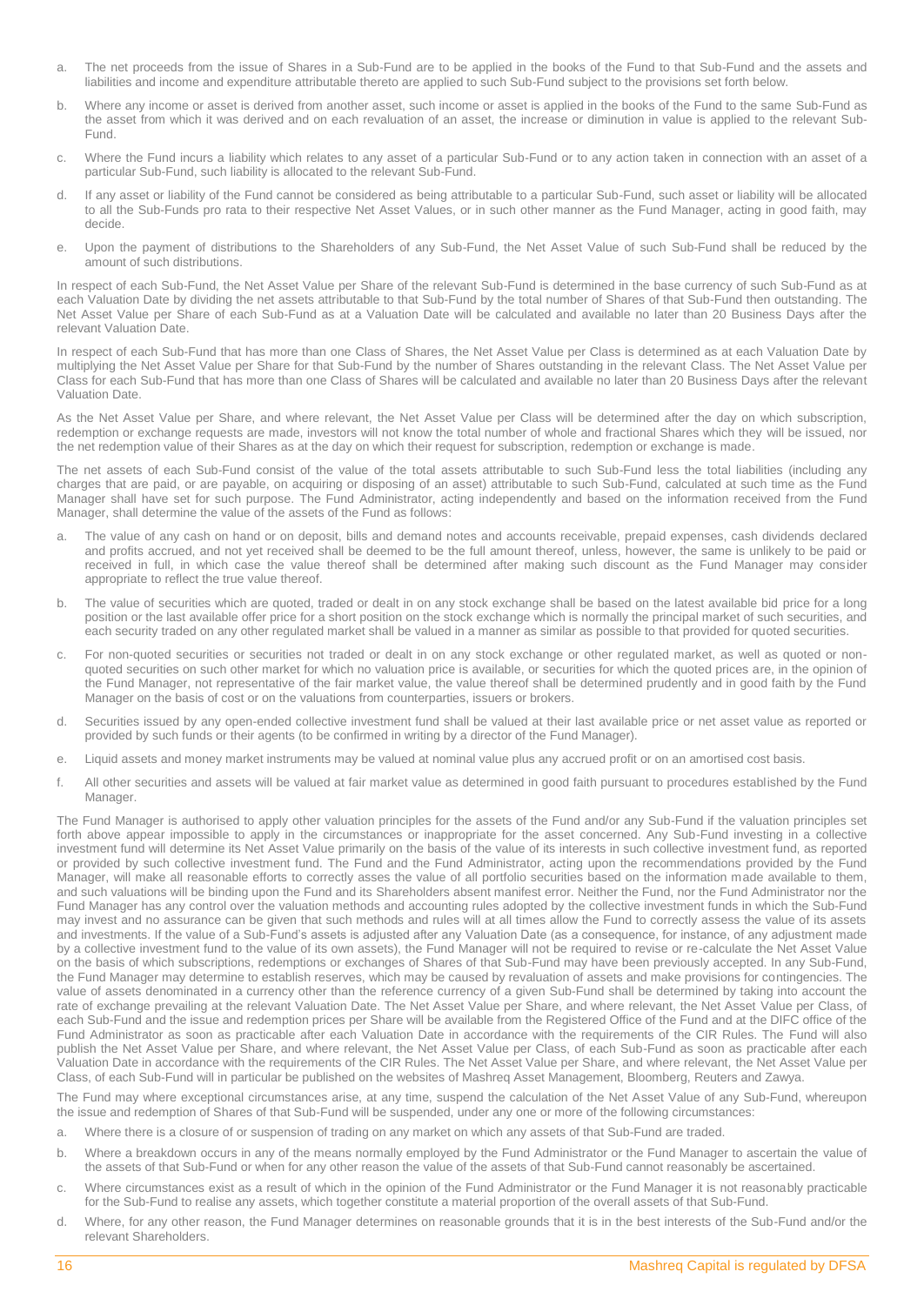Any such suspension (and the reason therefore) will be notified to the relevant Shareholders and the DFSA as soon as practicable after such suspension has been declared. Suspensions will generally require to cease within 28 days of the effective date of suspension. However, the Fund Manager is entitled to apply to the DFSA for an extension of such suspension. The Fund Manager will notify relevant Shareholders of any extension granted as soon as practicable after the date of granting. The Fund Manager will notify the Shareholders and the DFSA as soon as practicable after such suspension has been lifted.

## **Reports to Shareholders**

In accordance with the requirements of the Law and the CIR Rules, the Fund Manager will provide to the Shareholders:

- a. An annual report within 4 months of the end of the Financial Year.
- b. An interim report in respect of the relevant Sub-Fund within 2 months of the six month anniversary of the date of registration of the Fund with the DFSA and thereafter within 2 months of each six month anniversary of the Financial Year.

Each such report will contain the information, comparisons, statements and third party reports required pursuant to the Law and the CIR Rules. Each report will be supplied, as appropriate, to the Shareholders free of charge and will also be available free of charge during ordinary office hours at the offices of the Fund Administrator.

In addition, reports, notices and information in relation to the Fund may be found at the Fund Manager's website for this Fund being [www.mashreqassetmanagement.com](http://www.mashreqassetmanagement.com/)

## **Fund Financial Statements**

The financial statements of the Fund and each Sub-Fund will be prepared in accordance with International Financial Reporting Standards (IFRS) and will be audited annually by a Registered Auditor appointed by the Fund Manager.

The Fund Manager will ensure that the Registered Auditor provides a report which will be included in the annual report to the Shareholders in accordance with the requirements of the CIR Rules.

#### **Communications to Shareholders**

Communications to Shareholders will be sent to their registered addresses recorded in the Shareholders Register.

## **Communications to the Fund**

Communications to the Fund should be addressed to the Fund Manager.

## **Material Contracts**

The following contracts, not being contracts entered into in the ordinary course of business, have been entered into by the Fund and are, or may be, material:

- a. Delegation Agreement
- b. Custodian Agreement
- c. Shariah Supervisory Agreement
- d. The agreement between the Registered Auditor and the Fund

Any of the above agreements may be amended by the mutual consent of the parties, consent on behalf of the Fund being given by the Fund Manager.

## **Documents available for Inspection**

Copies of the following documents are available for inspection during business hours on each Business Day at the Registered Office of the Fund in the DIFC:

- a. The Articles of Association
- b. The current Prospectus
- c. The material contracts referred to above
- d. The relevant Shareholder Register
- e. The latest annual and interim reports of the Fund

#### **Governing Law**

The governing law of the Fund and this Prospectus shall be the laws of the DIFC.

## <span id="page-16-0"></span>INVESTMENT CONSIDERATIONS

An investment in the Fund involves significant risks which prospective investors should consider before participating in the Fund. There can be no assurance that any rate of return will be realised or that significant capital losses will not occur. The Fund's returns may be unpredictable and, accordingly, its investment programme is not suitable as the sole investment vehicle for an investor. An investor should only invest in the Fund as part of an overall investment strategy, and then only if the investor is able to withstand a total loss of its investment. Prospective investors should carefully consider each and every risk involved herein, and all other information contained in this Prospectus. In considering participation in the Fund, an investor should be aware of certain considerations which include, but are not limited to, the following:

## **General**

The value of an investment in the Fund may fluctuate. There is no guarantee nor can any assurance be given that the targeted returns of the Fund will be met, that any other strategic objectives of the Fund will be achieved, or that investors will receive a return of all or any part of their investment. An investment in the Fund could result in a loss for an investor of part or whole of the investment.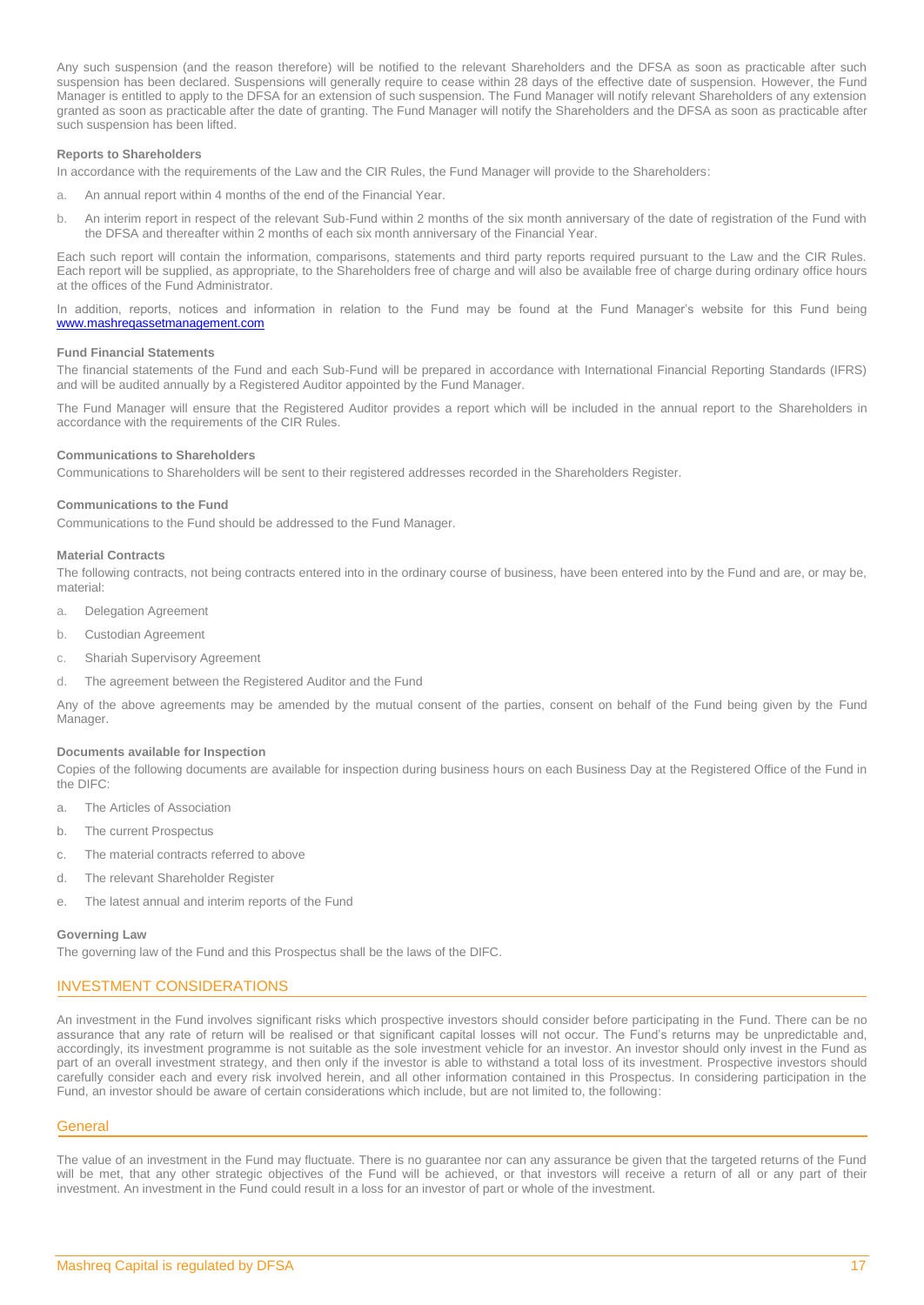Credit Trends. The value of specific investments may decline due to developments in the trends of particular industries and/or the financial conditions of the credit parties underlying the Sukuk. These conditions may result in the Fund sustaining loss on certain investments, particularly if the Fund is required to liquidate investments during adverse markets conditions.

Investment in Emerging Countries and Markets. Investment in securities and markets in emerging countries and markets, may be subject to different and greater risks than investments in more developed countries and markets because of a variety of factors, including currency controls and the fluctuation of currency exchange rates, changes in governmental administration or economic or monetary policy or changed circumstances in dealings between nations. Other factors include high rates of inflation and the potential for substantial depreciation in the value of local currencies.

In many cases, the economies of emerging countries are heavily dependent upon international trade and, accordingly, have been, and may continue to be, adversely affected by trade barriers, exchange controls, managed adjustments in relative currency values and other protectionist measures imposed or negotiated by the countries with which they trade. These economies also may have been, and may continue to be, adversely affected by economic conditions in the countries with which they trade.

There may be less publicly available information about emerging countries and markets, and issuers in these countries and markets may not be subject to uniform accounting, auditing, and financial reporting standards and requirements comparable to those for issuers in more developed countries and markets. Securities of some issuers in emerging countries and markets are less liquid and more volatile than securities of comparable issuers in more developed countries and markets and brokerage commissions may be higher. Securities markets in emerging countries may also be less liquid and more volatile than those in more developed countries. Moreover, there may be less governmental supervision and regulation of securities markets, brokers, and securities issuers than in more developed countries and markets.

Illiquidity of Securities and Markets in Emerging Countries. Securities in which the Fund may invest may include those that are either listed on one or more stock exchanges or traded over the counter, as well as those that are not publicly traded. In the case of securities that are listed or traded on organised exchanges or other markets, there may be less market liquidity than would typically be available for companies of comparable size that are traded in the securities markets of developed countries. This reduced liquidity may diminish the Fund's ability to act on investment information and research in both buying and selling securities. In addition, it may limit the size of investments and increase the cost of transacting in such markets.

Securities that are not publicly traded may be resold in privately negotiated transactions, but they may be less liquid than publicly traded securities and the prices realised upon their resale may be less than those that could be realised if the securities were publicly traded. Furthermore, companies whose securities are not publicly traded may be in early stages of development, which may involve substantial business and financial risks. Such companies may not be subject to the disclosure and other investor protection requirements that may apply in the case of publicly traded securities. If such securities are required to be registered under the securities laws of one or more jurisdictions before being sold, the expenses of such registration may be chargeable against the proceeds of the sale.

Political and Legal Factors. The Fund may invest in emerging countries where there is a high potential return on invested capital but also a high degree of either political or economic risk, or both, or where existing regulations may impede repatriation of investment capital or earnings. In such cases, the potential return may be offset, or more than offset, as a result of adverse political or other developments. In that regard, it is generally the case that investments in any emerging country could be affected by factors such as nationalisation, expropriation without just compensation, exchange control, confiscatory taxation, political changes, governmental regulation, social, political, or diplomatic instability (including military or other internal political coups, insurrections and wars), and potential difficulties in enforcing contractual obligations.

In addition, the legal systems in emerging countries are often not as sophisticated as those in developed nations and it may be difficult to predict with any degree of assurance the resolution of legal questions presented in adjudications or other governmental proceedings. In addition, the availability of judicial and other remedies may, as a practical matter as well as a legal matter, be far more restricted than in developed countries. These factors may adversely affect the companies in which the Fund invests as well as the enforceability of the rights of the Fund as a securityholder in such companies.

Investment and Repatriation Restrictions. Some emerging countries have laws and regulations that preclude direct foreign investment in the securities of their companies. In certain emerging countries, however, indirect foreign investment in the securities of companies listed and traded on the stock exchanges in those countries is permitted through investment funds that have been specifically authorised. The Fund may invest in these investment funds and, in such a case, the Fund will bear its proportionate share of the expenses of the investment fund.

In addition, in some emerging countries, prior governmental approval for foreign investments may be required under certain circumstances. Moreover, the extent of foreign investment in domestic companies may be limited. Foreign ownership limitations also may be imposed by the charters of individual companies in emerging countries to prevent, among other concerns, violation of foreign investment limitations.

Repatriation of investment income, capital, and the proceeds of sales by foreign investors may require governmental registration and/or approval in some emerging countries. The Fund could be adversely affected by delays in or a refusal to grant and required governmental registration or approval for such repatriation or by withholding taxes imposed by emerging countries on profit or dividends paid on securities purchased by the Fund or gains from the disposition of such securities.

Substantial Fees and Expenses. The operating expenses of the Fund which include, amongst other items, brokerage commissions and other trading expenses, valuation fees, investment expenses, as well as administrative, custodial, legal, accounting, audit and reporting expenses, are expected to equal a substantial percentage of the Fund's assets each year. These expenses are in addition to the management fees payable by the Fund, and the amounts of each expense will be set out in the Fund's annual report available from the Fund Manager.

Trading Strategy of the Fund. The Fund will purchase approved Shariah Compliant Fixed Income securities on a primarily buy and hold basis. Prior to purchase a full review of the value of these investments will be made. Trading in the securities will only occur when value targets have been achieved.

Other Activities of the Fund Manager. The Fund Manager currently manages and intends to manage other customer accounts in the future. Orders for such accounts similar to those of the Fund may occur contemporaneously. There is no specific limit as to the number of accounts which may be managed by the Fund Manager. The performance of the Fund's investments could be adversely affected by the manner in which particular orders are entered for all such accounts.

Nature of an Investment Fund. The investments in this Fund are not deposits or other obligations of any bank or other financial institution, and are not guaranteed by any bank or other financial institution. Any investment in this Fund is therefore subject to investment risks, including the possible loss of the amount invested.

The Shares cannot be assigned, transferred, pledged, or otherwise encumbered except on the terms and conditions set forth in the Prospectus, and there is and will be no public market for the Shares prior to any listing which is at the sole discretion of the Fund Manager. Subject to certain conditions and restrictions, Shareholders may require the Fund to redeem all or part of their Shares as of each Redemption Date.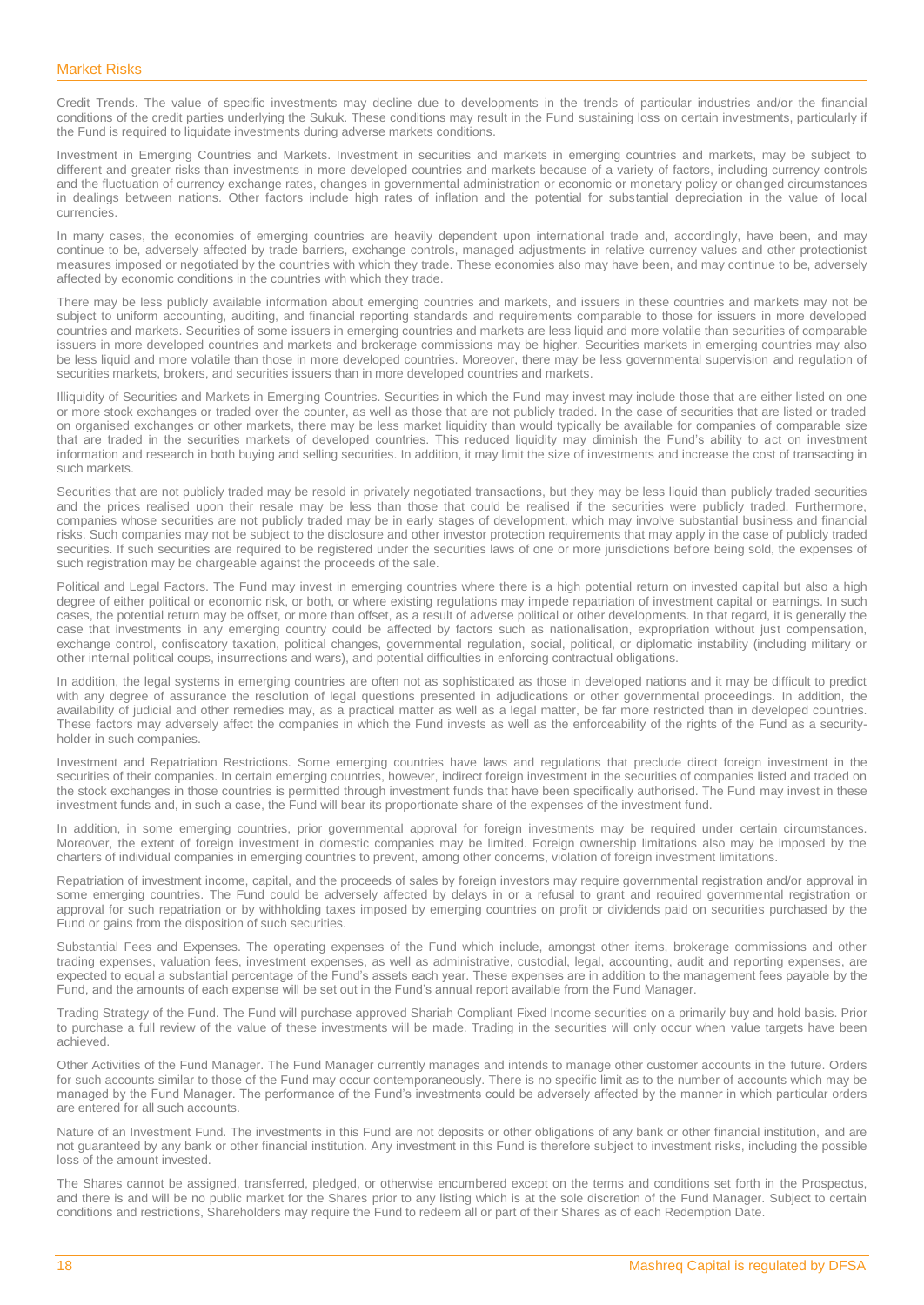Execution Risks and Fund Manager Error. In order to seek positive returns in global markets, the Fund Manager's trading and investment for the Fund involves multiple portfolio managers, multiple instruments, multiple brokers and counter-parties, and multiple strategies. As a result, the execution of the trading and investment strategies employed by the Fund Manager for the Fund may often require rapid execution of trades, high volume of trades, complex trades, difficult to execute trades, use of negotiated terms with counter-parties such as in the use of derivatives and the execution of trades involving less common or novel instruments. In each case, the Fund Manager seeks best execution and has trained execution and operational staff devoted to executing, settling, and clearing such trades. However, in light of the high volumes, complexity, and global diversity involved, some slippage, errors, and miscommunications with brokers and counter-parties are inevitable and may result in losses to the Fund. Such losses may be caused by the Fund's brokers and counter-parties or by the Fund Manager or by a combination of the broker or counter-party and the Fund Manager.

The Fund Manager may but is not required to attempt to recover losses from brokers or counter-parties. The Fund Manager is not liable to the Fund for losses caused by brokers or counter-parties unless caused by the Fund Manager's own gross negligence or wilful default, or by a combination of gross negligence or wilful default of the broker or counter-party and the Fund Manager. The Fund Manager will be liable to the Fund for acts that constitute gross negligence or wilful default, in the event that the Fund Manager failed to act in good faith in the reasonable belief that such actions were in, or not opposed to, the best interests of the Fund, or if the Fund Manager is liable to the Fund for damages under the securities laws of the UAE. Shares in the Fund are only available for subscription by investors who understand that they and the Fund are waiving potential claims for damages arising from the operation of the Fund and expect some execution losses to the Fund.

Reliance on Fund Manager Expertise. The success of the Fund, and its ability to generate profits, depends on the management and the financial and managerial expertise of the Fund Manager. Investors will not be permitted to evaluate investment opportunities or relevant business, economic, financial or other information that will be used by the Fund Manager in making investment decisions.

Investors are required to conduct their own due diligence before committing themselves to this investment opportunity.

Attraction and Retention of Key Personnel. The failure to attract and retain key personnel could significantly affect the business. The success of companies in the private investment and investment banking industry depends to a considerable extent on the skills and knowledge of the key personnel.

Regulations. Future developments in relevant government or central bank regulations and supervision may adversely affect securities markets in the region, by imposing restrictions on trading or transferring securities. Restrictions may also be imposed by relevant securities authorities and stock exchanges.

Additionally, despite legislation to encourage foreign investment, the legal systems in some emerging markets are undergoing rapid change and in others remains underdeveloped, leading to significant risks for investors, including risks relating to the ownership and transferability of assets and the enforcement of proprietary rights.

Term of Investment. The Fund's portfolio will be concentrated in securities with a view to medium to long-term capital increases. Accordingly, an investor should consider the investment to be a medium to long-term commitment.

Non-Participation in Management. Investors in the Fund will have no right or power to participate in the management of the Fund or of any of its assets. All aspects of management of investments are entrusted to the Fund Manager. Investors will have no opportunity to control the day-to-day operation of the Fund, including the investment and disposition decisions.

Taxation. Prospective investors should consult legal advisors in the countries of their citizenship, residence and domicile to determine the possible tax or other consequences of purchasing, holding and redeeming Shares under the laws of their respective jurisdictions.

Although currently no tax will be levied on the income or capital gain earned by the Fund in the DIFC, any change in tax laws and subsequent levying of tax on income or capital gains will impact the performance of the Fund.

Shariah Compliance. It is possible that, subsequent to an investment being made by a Sub-Fund, that it is determined that part or all of that investment was not, or due to a change in circumstances, is no longer, Shariah compliant. In the event of such an occurrence the Fund Manager, with the assistance of the Shariah Supervisory Board, will determine what action should be taken to liquidate such investment and/or purify the Sub-Fund. Purification may involve the payment to a charity selected by the Fund Manager (on the advice of the Shariah Supervisory Board) of moneys arising from or which is related to a non-Shariah compliant activity or circumstance.

Cross Sub-Funds Liability. As at the date of this Prospectus, the Fund only has one Sub-Fund operating. However, the Fund may launch further Sub-Funds in the future. Notwithstanding this, the Fund is a single legal entity and all of the assets of the Fund may be available to meet any of its liabilities, regardless of whether these are attributable to a particular Sub-Fund (in other words, the Sub-Funds are not "ring-fenced"). In practice, cross class liability will usually only arise where a particular Sub-Fund becomes insolvent or exhausts its assets and is unable to meet all of its liabilities. In this case, some or all of the assets of the Fund attributable to the other Sub-Funds may be applied to cover the liabilities of the insolvent Sub-Fund.

THE FOREGOING INVESTMENT CONSIDERATIONS DO NOT PURPORT TO BE A COMPLETE EXPLANATION OF ALL OF THE RISKS INVOLVED IN THIS OFFERING. PROSPECTIVE INVESTORS SHOULD READ ANY SUPPLEMENTAL DOCUMENTATION PROVIDED, IF ANY, IN THEIR ENTIRETY BEFORE DETERMINING WHETHER TO COMMIT TO THE FUND.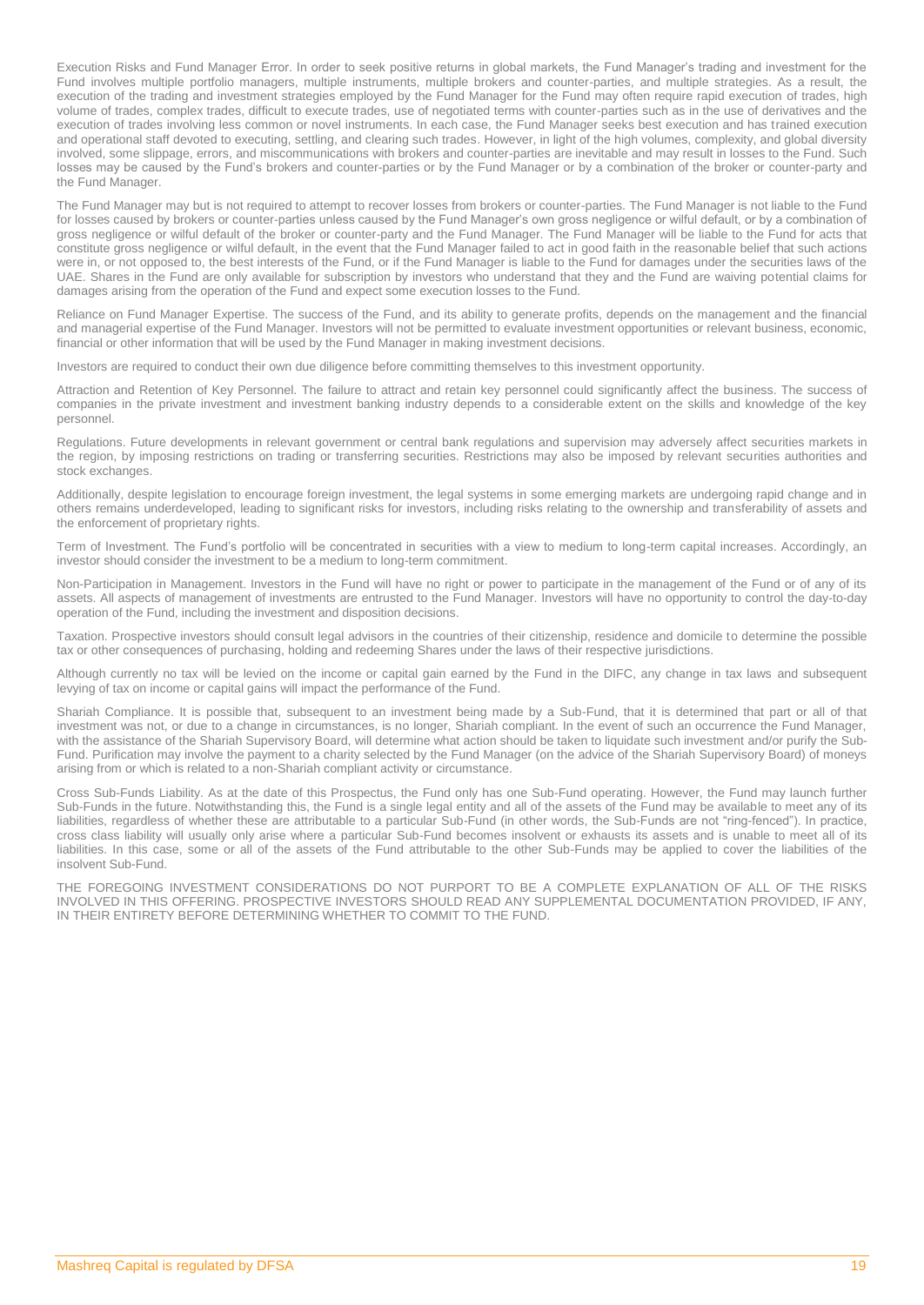## <span id="page-19-0"></span>**Fund Manager & Investment Manager**

Mashreq Capital (DIFC) Ltd Al Fattan Currency House, Tower 2, Office number 203, Level 2, DIFC, PO Box 1250, Dubai United Arab Emirates Tel: 04 207 8823 Fax: 04 4247322

## **Fund Administrator, Registrar and Transfer Agent**

Deutsche Bank AG, Dubai (DIFC) Branch Dubai International Financial Centre The Gate, West Wing, Level 3 PO Box 504902 Dubai United Arab Emirates Tel: 04 361 1700 Fax: 04 363 7278

## **Shariah Supervisory Board**

As specified in the relevant Annex of each Sub-Fund

## **Registered Auditor**

Deloitte & Touche (M.E.) City Tower 2, Suite 1001 Sheikh Zayed Road, PO Box 4254 Dubai United Arab Emirates Tel: 04 331 3211 Fax: 04 331 4178

## **Directors**

**Executive (as Fund Manager):** Mashreq Capital (DIFC) Ltd Al Fattan Currency House, Tower 2, Office number 203, Level 2, DIFC, PO Box 1250, Dubai United Arab Emirates

**Non-Executive:** Denis Sabourin Shehzad Waheed

## **Custodian**

Branches of Deutsche Bank AG worldwide.

## **Investment Oversight Committee**

Sharon Ditchburn Arzu Atakli Williams Lotte Nielsen

## **Legal Advisors**

Herbert Smith Freehills LLP Dubai International Financial Centre Gate Village 7, Level 4 Sheikh Zayed Road, PO Box 506631 Dubai United Arab Emirates Tel: 04 428 6300 Fax: 04 365 3171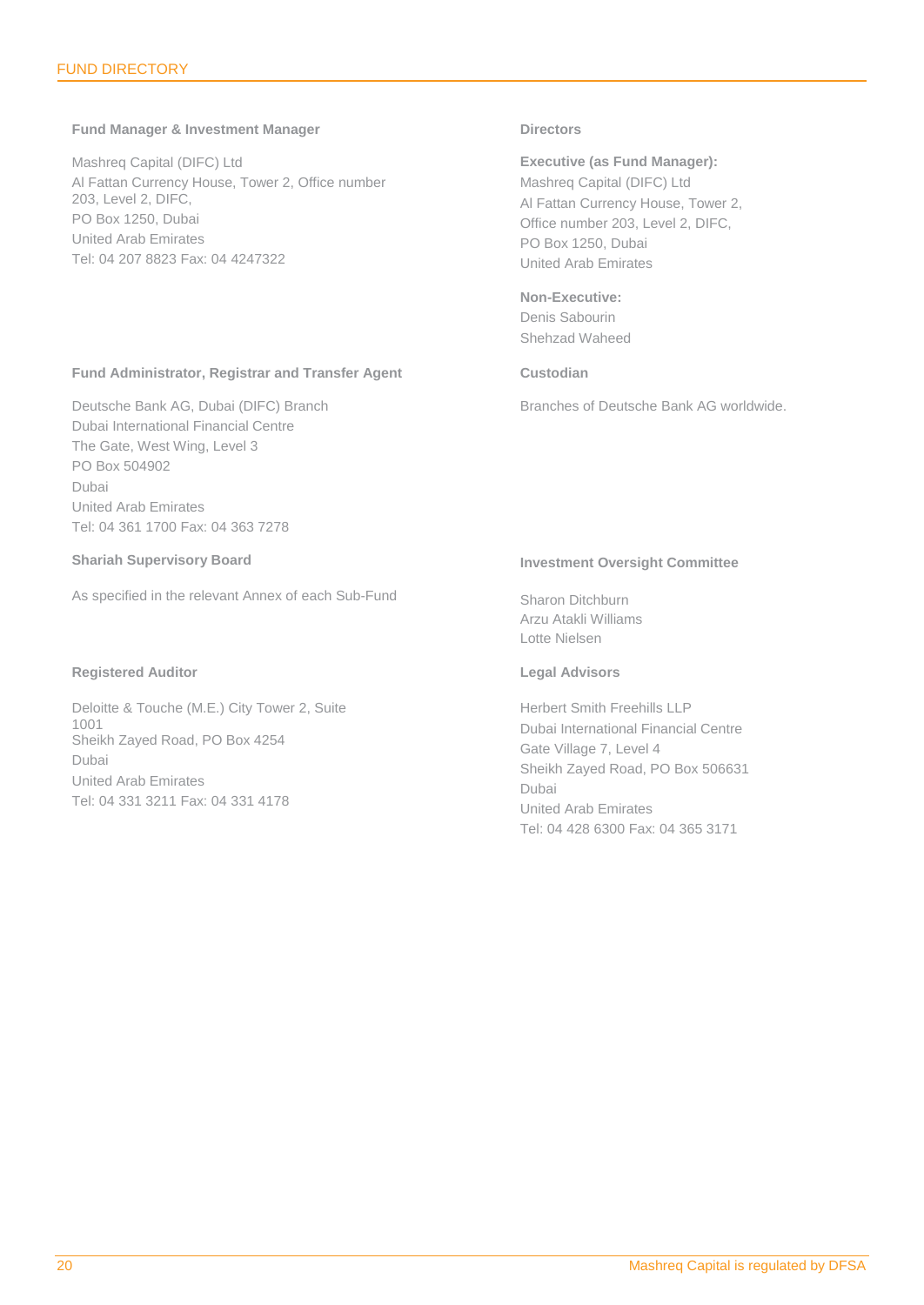## <span id="page-20-0"></span>Mashreq Al-Islami Income Fund

This Annex is valid only if accompanied by the currently valid Prospectus.

## Investment objective and policy

#### **Principal Investment Objective**

The investment objective of the Mashreq Al-Islami Income Fund is to provide Shareholders with Shariah compliant fixed returns. The Mashreq Al-Islami Income Fund will only invest in Shariah compliant fixed income securities approved by the Shariah Supervisory Board. The Mashreq Al-Islami Income Fund's return objective will be to achieve average annual returns of 5-7% (after fees) over the life of the Mashreq Al-Islami Income Fund.

## **Investment Policy and risk spreading**

The Mashreq Al-Islami Income Fund will invest primarily in Shariah compliant fixed income securities globally. The following investment restrictions will be in place:

- 1. All investments will either be pre-approved by the Shariah Supervisory Board, or the investment will undergo an approval process of the Shariah Supervisory Board prior to investment. The Shariah Supervisory Board will review all investments of the Mashreq Al-Islami Income Fund on a quarterly basis and should they change their decision on any investment during the review period the Mashreq Al-Islami Income Fund will liquidate the investment within 90 days of the notification by the Shariah Supervisory Board of the change of decision.
- 2. Up to 30% of the investments of the Mashreq Al-Islami Income Fund may be made outside of the MENA and South Asia regions.
- 3. Up to 30% of the investments of the Mashreq Al-Islami Income Fund may be privately placed in Shariah compliant fixed income.
- 4. All other investments will be in publically listed Sukuk or other publically issued securities which have been approved by the Shariah Supervisory Board.
- 5. There will be no credit rating restriction in respect of any investment of the Mashreq Al-Islami Income Fund. However, Mashreq Capital's analyst team will undertake a comprehensive credit review of each investment prior to purchase as well as regular monitoring of all investments in the Mashreq Al-Islami Income Fund's portfolio following an investment being made.
- 6. Excess cash in the Mashreq Al-Islami Income Fund may be held on overnight deposit with banks and on terms approved by the Shariah Supervisory Board.

## **Investment Process**

Prior to any investment being made by the Mashreq Al-Islami Income Fund a detailed analysis of the investment will be made by the analyst team of the Fund Manager. Once a decision has been made to invest in a security, the next step will depend upon whether the proposed investment is covered under an agreement between the Shariah Supervisory Board and its liaison official at Mashreq Al-Islami (a related company to Mashreq Capital that will provide some of the Shariah services for the Fund via a signed and documented Service Level Agreement) which allows the official to give automatic approval of the Investment. If it is covered, the investment will be made. If not, then the entire investment proposal will be sent to the Shariah Supervisory Board for their approval. Investments will only be made following the approval of the Shariah Supervisory Board.

At the commencement of the Mashreq Al-Islami Income Fund, the Fund Manager will provide the services of two full time portfolio managers, Mr Abdul Kadir Hussain who is the Chief Executive of Mashreq Capital (DIFC) Ltd. and Ms. Zeina Rizk, with the assistance of three full time analysts. As the Net Asset Value of the Mashreq Al-Islami Income Fund grows, the Fund Manager will look at expanding its research team.

Mr Hussain has over 20 years experience in the emerging market credit investment universe, both on the research side and on the investing side. As a Managing Director at Credit Suisse, Mr Hussain was responsible for trading a proprietary book which invested in global credit markets and had risk limits well in excess of what is anticipated for this Mashreq Al-Islami Income Fund. Prior to running this book, Mr Hussain was Global head of Non-US Credit Research for CS, and has been ranked as the No. 1 or No. 2 credit research analyst in Asia during his time as head of Asian Research in the early 2000s. Mr Hussain will be assisted by a team of four analysts. Mr Hussain will have direct control over investment decision making, however any changes to policy, limit etc., will have to be approved by the Investment Oversight Committee (see details below) and will be communicated in a timely manner to all participants.

The generation and analysis of risk reports will be undertaken by the analyst team with the assistance of the Mashreq middle/back office. The output will be discussed before the start of each trading day by the Mashreq Al-Islami Income Fund management team.

## Shariah Supervisory Board Members:

## **Sheikh Abdalla Bin Suliman Al-Manei - Chairman**

Sheikh Abdalla is a Saudi national. He is a member of the Saudi Forum of Senior Shariah Scholars, which advises the government of the Kingdom of Saudi Arabia and Saudi public on all issues relating to religion. Sheikh Abdalla is a senior judge in Saudi courts and he chairs the court in the western region. He is also a prominent member of the International Fiqh Academy and member of the Saudi higher Council Awqaf and serves on the Shariah boards of a number of financial institutions.

## **Sheikh Dr. Mohamed Al-Gari – Executive Member**

Dr. Al-Gari is an active member of the International Fiqh Academy. He sits in the Shariah Boards of more than twenty five financial institutions in the GCC, Europe and the United States. In addition to his Shariah education, Dr. Mohammed Al-Gari graduated from University of California with a Ph.D in Economics. He is a professor of Islamic Economics at King Abdulaziz University in Jeddah and the Director of its Islamic Economics Research centre.

## **Sheikh Nizam Yaqouby – Executive Member**

Sheikh Nizam is a prominent Shariah scholar from Bahrain and he sits in the Shariah Boards of more than twenty financial institutions in the GCC, Europe, Asia and America. Sheikh Nizam is a regular speaker in Islamic Finance conferences on various issues relating to Islamic Finance. In addition to his Shariah qualifications, Sheikh Nizam Yaqouby holds a Masters in Economics and Comparative Religion from McGill University in Canada.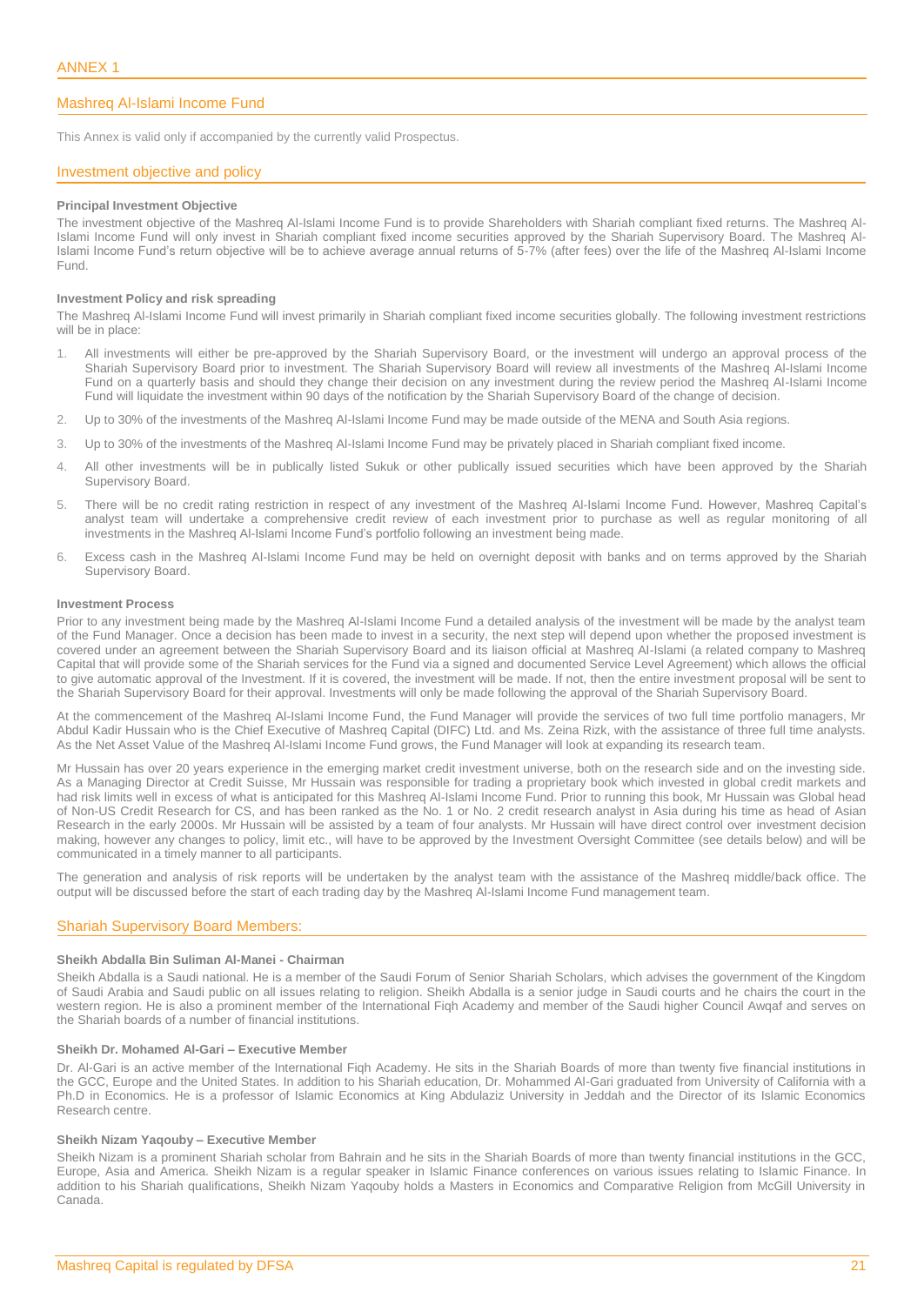## **Base Currency**

The base currency of the Mashreq Al-Islami Income Fund is the United States Dollar. Shares in the Mashreq Al-Islami Income Fund will be issued and redeemed in United States Dollars. However, the Mashreq Al-Islami Income Fund's assets may be invested in securities and other investments that are denominated in currencies other than United States Dollars. Accordingly, the value of an investment may be affected favourably or unfavourably by fluctuations in exchange rates. In addition, prospective investors whose assets and liabilities are primarily denominated in currencies other than the United States Dollar should take into account the potential risk of loss arising from fluctuations in the rate of exchange between the United States Dollar and such other currency.

## **Business Day**

In relation to the Mashreq Al-Islami Income Fund, includes a day on which banks are open for general banking business in the applicable jurisdiction of where the Custodian is located.

## **Leverage/Borrowing**

The Mashreq Al-Islami Income Fund may use Shariah compliant forms of leverage to meet redemptions, to bridge-finance new investments or for Fx margin purposes but such leverage shall be subject to a maximum of 20% of the Net Asset Value of the Mashreq Al-Islami Income Fund. The Mashreq Al-Islami Income Fund may establish a credit facility for such purpose and will be able to borrow, repay and re-borrow amounts under such leverage facility. Such leverage facility may be utilised to enable the Mashreq Al-Islami Income Fund to cover the margin requirements for a currency hedge.

## **Derivatives**

The Mashreq Al-Islami Income Fund will not utilise derivatives, except for the express purposes of hedging profit rates. All such derivatives will require separate Shariah Board approval.

## **Stock Lending**

The Mashreq Al-Islami Income Fund will not engage in stock lending.

#### **Investment horizon**

The Mashreq Al-Islami Income Fund is not an appropriate vehicle for short-term investment, as its investment objectives are set on a medium to long-term basis.

## Fees

#### **Subscription Fee**

A subscription fee of up to 2% in respect of Class "B" Shares and up to 5% in respect of Class "C" Shares and Class "D" Shares of the amount subscribed for will be paid to the Fund Manager from each subscription to the Mashreq Al-Islami Income Fund. The Fund Manager may waive a portion of such fee or decide to transfer part or all of such fee to the relevant distributor, in its discretion.

## **Management Fee**

The Fund Manager will receive a management fee from the Mashreq Al-Islami Income Fund, payable out of assets attributable to the Mashreq Al-Islami Income Fund of:

- (a) 0.5% per annum of the Net Asset Value per Class in respect of the Class "B" Shares;
- (b) 0.7% per annum of the Net Asset Value per Class in respect of the Class "BS" Shares; and
- (c) 1.0% per annum of the Net Asset Value per Class of the Class "C" Shares and the Class "D" Shares.

(calculated before payment of accrued Fees) to be calculated and accrued as at each Valuation Date and payable quarterly on the first day of each calendar quarter commencing on the Initial Closing Date.

## **Distribution Fee**

The Fund Manager will receive a distribution fee from the Mashreq Al-Islami Income Fund to cover distribution expenses, payable out of assets attributable to the Class "C" Shares and the Class "D" Shares, of 0.5% per annum of the Net Asset Value per Class in respect of the Class "C" Shares and the Class "D" Shares.

## **Set-Up Payment**

The Fund Administrator, Registrar and Custodian are entitled to a one-time set-up payment from the assets of the Mashreq Al-Islami Income Fund of USD 10,000 to be shared between them as they agree.

## **Administration Fee**

The Fund Administrator, Registrar and Transfer Agent will receive from the assets attributable to the Mashreq Al-Islami Income Fund an administration fee of not more than 0.125% of the Net Asset Value of the Mashreq Al-Islami Income Fund per annum subject to a minimum fee of not more than USD 25,000 per annum which is to be calculated and accrued as at each Valuation Date.

## **Custodian Fee**

The Custodian will receive from the assets attributable to the Mashreq Al-Islami Income Fund a fee for providing custody services in respect of the Mashreq Al-Islami Income Fund of 0.05% of the Net Asset Value of the Mashreq Al-Islami Income Fund per annum, subject to a minimum fee of USD 3,000 per month which is to be based on month-end valuation of portfolios. The Custodian is also entitled to receive from the assets of the Mashreq Al-Islami Income Fund transaction fees and cash services fees agreed with the Fund Manager as well as reimbursement of out-of-pocket and third party expenses where these occur.

## **Oversight Fee**

The Investment Oversight Committee will receive from the Fund an oversight fee of USD 25,000 per annum paid quarterly in advance. Such oversight fee will be pro rated for any part year and will be reviewed on an annual basis.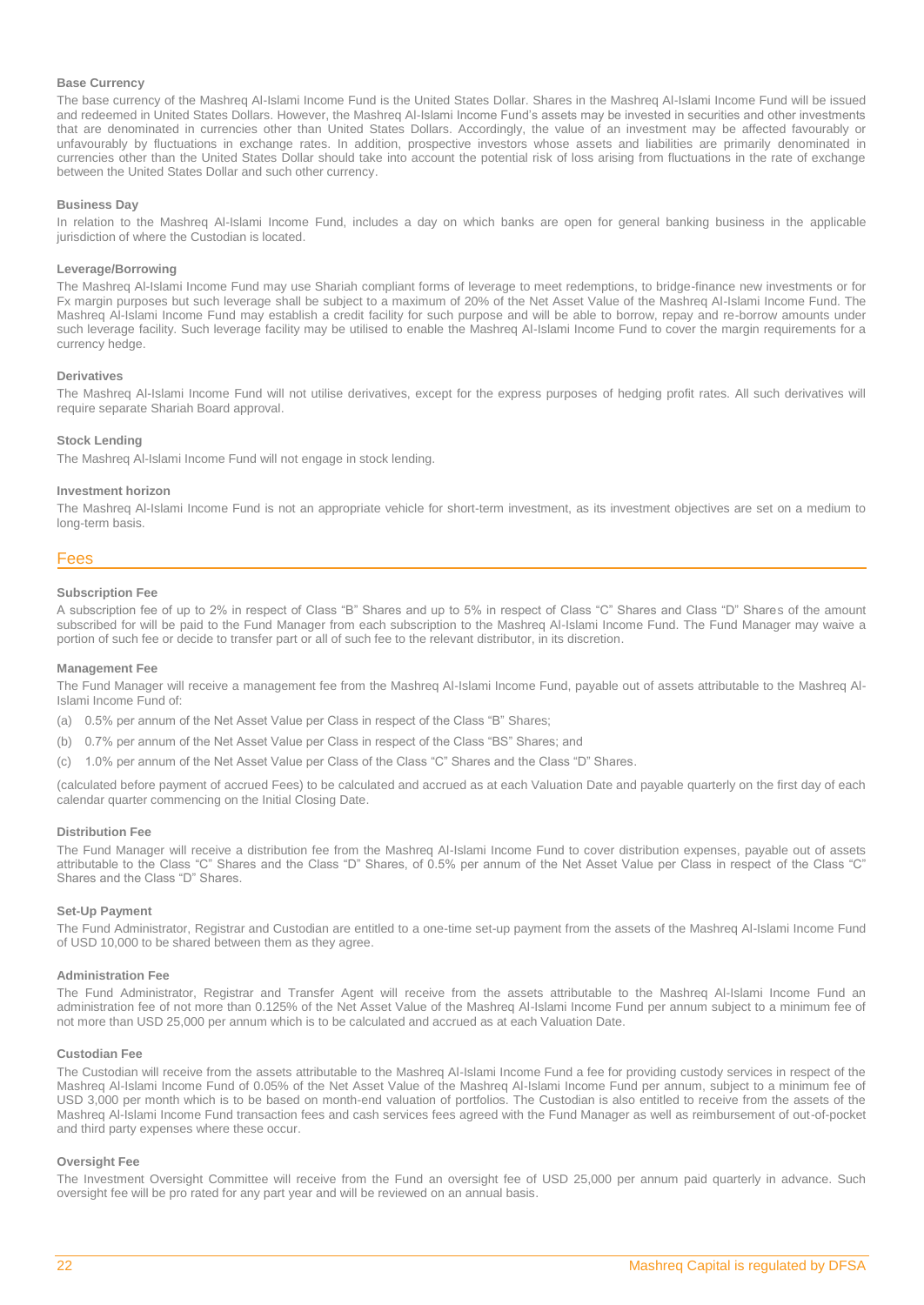## **Shariah Supervisory Board Fee**

Each person on the Shariah Supervisory Board will receive from the Fund a supervisory fee of USD 10,000 per annum paid annually in arrears. Such supervisory fee will be pro rated for any part year and will be reviewed on an annual basis.

## **Zakah**

Payment of Zakah is the responsibility of the Shareholders in the Mashreq Al-Islami Income Fund and will not be paid directly out of the assets of the Mashreq Al-Islami Income Fund. Further information concerning Zakah is available in the annual financial statements of the Fund and of the Mashreq Al Islami Income Fund.

## **Performance Fee**

No performance fee will be payable.

## **Subscription**

## **Minimum Initial Fund Size**

The minimum initial Fund size for the Mashreq Al-Islami Income Fund will be USD 20 million.

#### **Issue of Shares**

The Fund will issue Class "B" Shares for the Mashreq Al-Islami Income Fund to existing and new investors effective as of each Issue Date in accordance with the provisions set out below. Up to 100,000,000 Class "B" Shares are initially available for issue.

The Fund will issue Class "C" Shares for the Mashreq Al-Islami Income Fund to existing and new investors effective as of each Issue Date in accordance with the provisions set out below. Up to 100,000,000 Class "C" Shares are initially available for issue.

The Fund will issue Class "D" Shares for the Mashreq Al-Islami Income Fund to existing and new investors effective as of each Issue Date in accordance with the provisions set out below. The Class "D" Share Class has been subdivided into a sub-class "D Income" and a sub-class "D Accumulation". Up to 100,000,000 Class "D" Shares are initially available for issue.

The Fund will issue Class "BS" Shares for the Mashreq Al-Islami Income Fund to Bank Sohar SAOG effective as of each Issue Date in accordance with the provisions set out below. Up to 100,000,000 Class "BS" Shares are initially available for issue.

#### **Initial Offer Period**

The Initial Offer Period for the Mashreq Al-Islami Income Fund was from 1st May 2009 to 7th August 2009.

## **Minimum Subscription / Additional Subscriptions**

The minimum initial subscription and holding amount in the Mashreq Al-Islami Income Fund for each investor is USD 10,000 in respect of Class "B" Shares, USD 1,000,000 in respect of Class "C" Shares, USD 3,000 in respect of Class "D" Shares and USD 13,000 in respect of Class "BS" Shares. Additional subscriptions may be made in increments of USD 1,000 in respect of Class "B" Shares, USD 100,000 in respect of Class "C" Shares, USD 500 in respect of Class "D" Shares and USD 1,000 in respect of Class "BS" Shares. The Fund Manager may decrease the minimum initial subscription, holding amount or additional subscription thresholds in relation to the Mashreq Al-Islami Income Fund in its absolute discretion.

Subscriptions are used to purchase the largest number of Shares of the relevant Class or Sub-Class in the Mashreq Al-Islami Income Fund possible after deduction of charges (see below). Fractional Shares are issued up to four decimal places.

Mashreq Al-Islami Income Fund Shares were initially available to qualifying investors at a price of USD 10 per Share (plus the subscription fee) during the Initial Offer Period.

Mashreq Al-Islami Income Fund Shares are offered on a continuous basis on each Subscription Date at the applicable Subscription Price, i.e. the Net Asset Value per Share applicable on the Subscription Date plus the applicable subscription fee.

#### **Subscription Date**

The Subscription Date for the Mashreq Al-Islami Income Fund will be each Dealing Day.

#### **Subscription Procedure**

Applicants who wish to subscribe for Shares in the Mashreq Al-Islami Income Fund must send the subscription agreement to the Fund Manager. For the purpose of the prior notice requirements set out below, all applications for subscriptions shall be deemed to be received at the time they are received by the Fund Manager.

## **Prior Notice for Subscriptions**

No application for subscription will be accepted unless the subscription agreement and payment of the full Subscription Price in immediately available funds (as detailed below) are received at least two Business Days prior to the desired Subscription Date. Applications for subscriptions received after such deadline will be dealt with on the next Subscription Date after the desired Subscription Date. The Fund Manager may in its discretion waive this requirement.

#### **Payment of Subscription Price**

The full Subscription Price (including any applicable subscription fee) must be received in immediately available funds by the Custodian or its agent at least two business days prior to the desired Subscription Date. Applications for subscriptions for which funds are received after such deadline will be dealt with on the next Subscription Date after the desired Subscription Date. The Fund Manager may in its discretion waive this requirement.

## Valuation

## **Valuation Date**

The Valuation Date for the Mashreq Al-Islami Income Fund will be each Business Day by 5 pm UAE time.